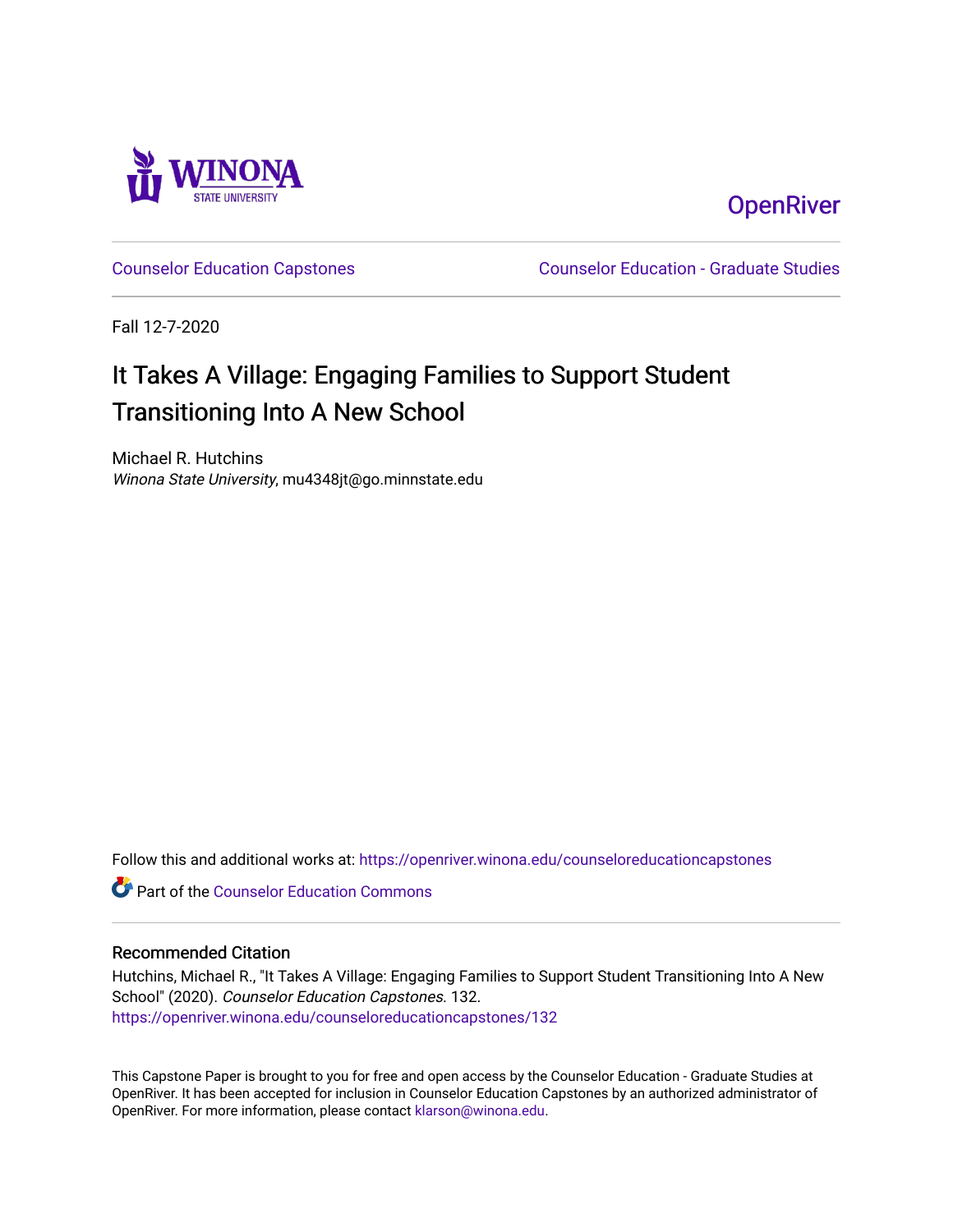It Takes a Village: Engaging Families to Support Students Transitioning into A New School

Michael Hutchins

A Capstone Project submitted in partial fulfillment of the

Requirements for the Master of Science Degree in

Counselor Education at

Winona State University

Fall 2020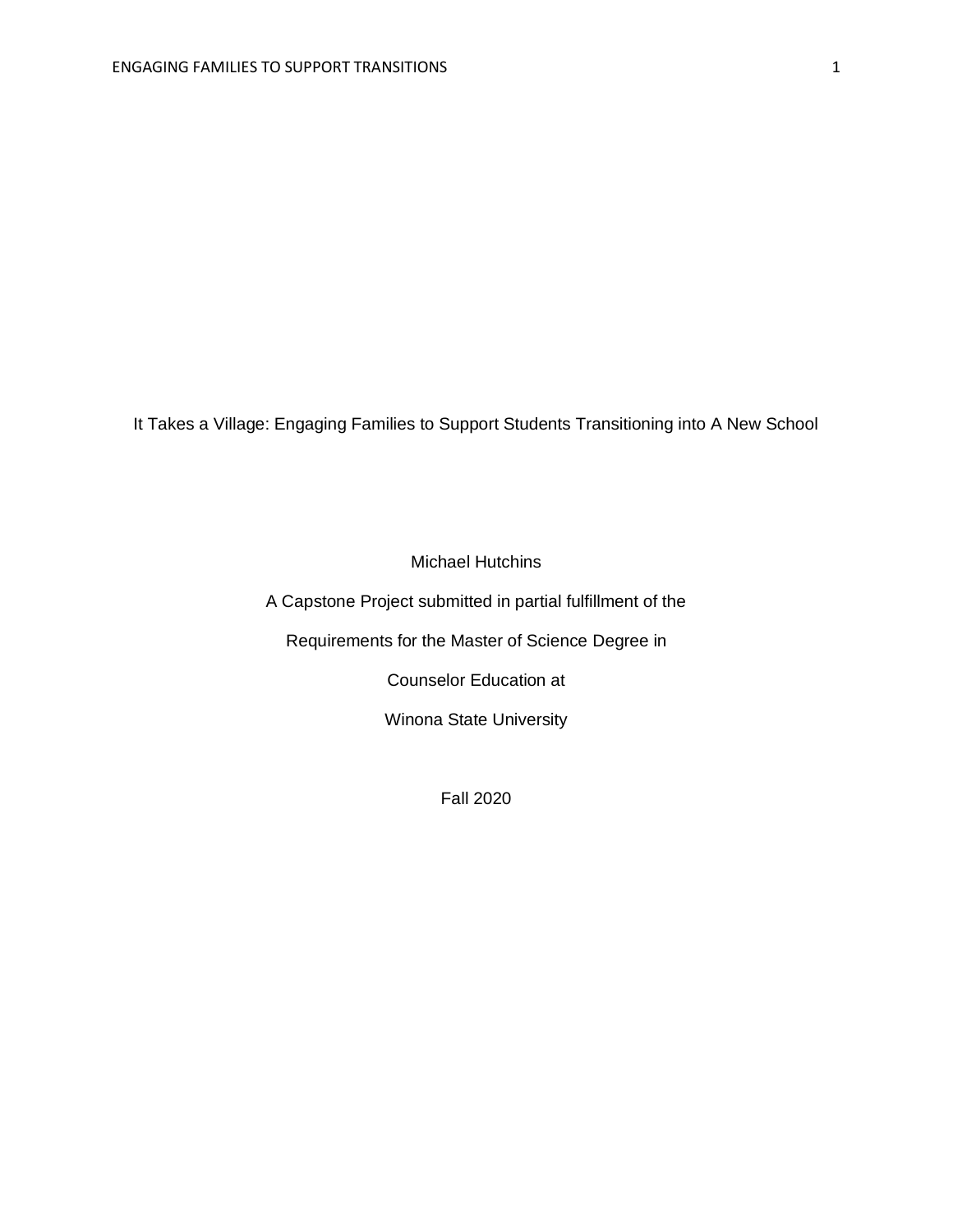Winona State University

College of Education

Counselor Education Department

### CERTIFICATE OF APPROVAL

## CAPSTONE PROJECT

\_\_\_\_\_\_\_\_\_\_\_\_\_\_\_\_\_\_\_\_\_\_\_\_\_\_

It Takes a Village: Engaging Families to Support Students Transitioning into A New School

\_\_\_\_\_\_\_\_\_\_\_\_\_\_\_\_\_\_\_

This is to certify that the Capstone Project of

Michael Hutchins

Has been approved by the faculty advisor and the CE 695 – Capstone Project

Course Instructor in partial fulfillment of the requirements for the

Master of Science Degree in

Counselor Education

Capstone Project Supervisor: Anquinetta V. Calhoun, Ph.D.

Anguinitta V. Calhoun

**Signature** 

Approval Date: 7 December 2020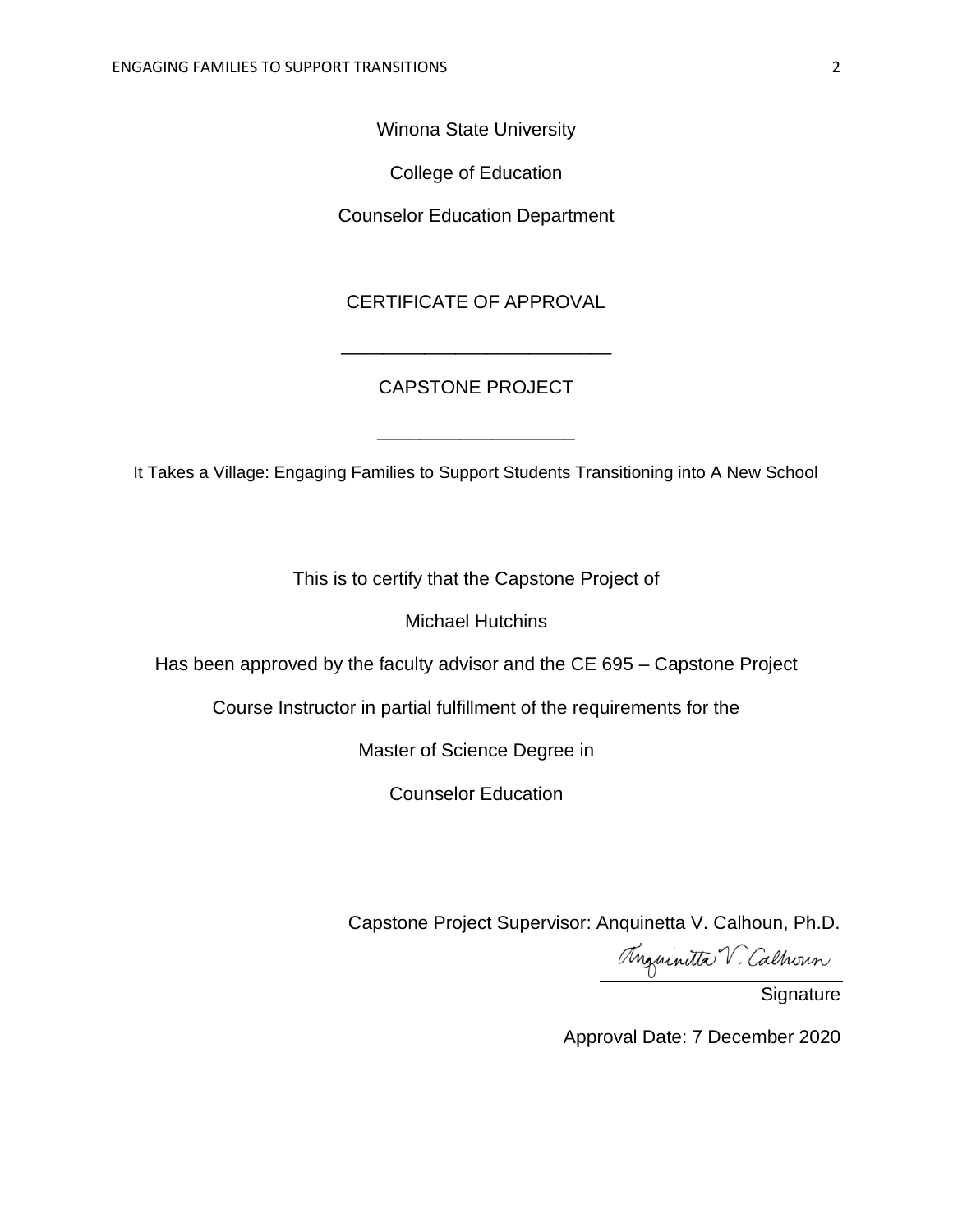#### Abstract

Students face many barriers throughout their education and school transitions have always been a significant challenge for many. Moving to a new school always comes with a host of challenges whether you are moving into kindergarten as a 5-year old or moving to a four-year university as an 18-year old. Schools attempt many different interventions at each of these levels but one common theme, which transcends through a student's entire journey and increases the chances of a success, is engaging families throughout its entirety. Parents are typically much more involved in a student's earlier years of school, mainly elementary school, but this engagement seems to decrease as a student gets older and moves into different schools. Having parents involved early in their child's education is vitally important for adolescent development. It is just as important to keep them engaged throughout all of it as every transition is just as important as the previous. Using families as a tool and a resource to help a student through these difficult times in school will help all students become more successful academically, socially, and behaviorally. There are many barriers to increasing family involvement. Some of these barriers are due to family circumstances such as busy schedules and childcare needs. However some of these barriers (often unknowingly) are from the school and district itself such as inherent biases from staff and teachers or a (perceived or actual) lack of communication between school and home. Overcoming these barriers and making a stronger connection between school and home remains a critical intervention to aid students in making transitions between schools.

*Keywords*: school transitions, family engagement, family involvement, education.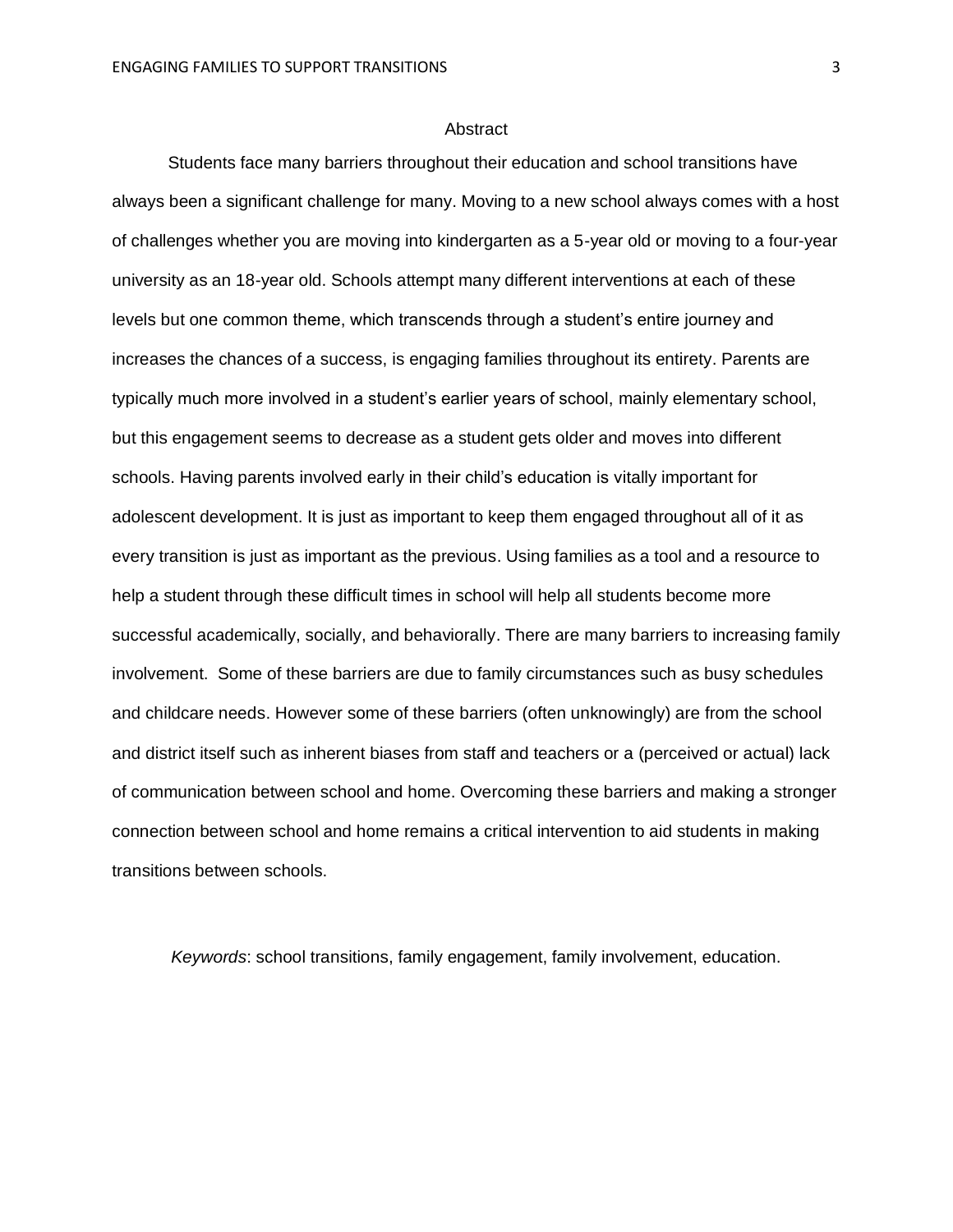#### **Contents**

| 6  |
|----|
| 6  |
| -9 |
| 9  |
| 10 |
| 12 |
| 15 |
| 18 |
| 22 |
| 25 |
| 26 |
| 27 |
| 28 |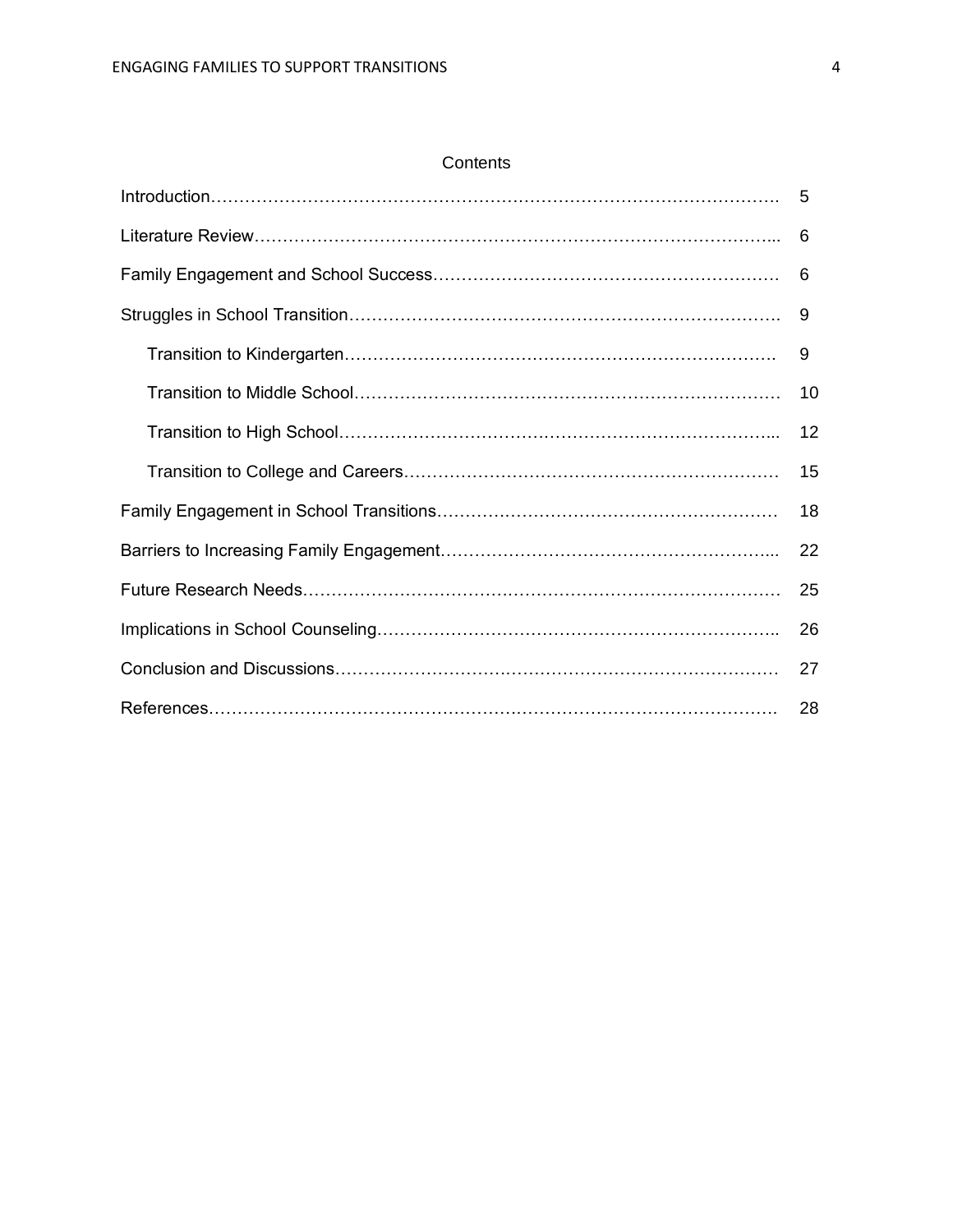## **It Takes a Village: Engaging Families to Support Students Transitioning into A New School**

It truly does take a village to raise a child. Throughout a child's life they are influenced by, taught by, trained by, nurtured by, and generally cared for by hundreds of teachers, administrators, counselors, nurses, doctors, bosses, coaches, and any number of other adults outside of their immediate family. Oftentimes these adults work together very cohesively in the care of the child while other times there is an obvious divide. It is widely researched that increased family involvement and a collaborative relationship in a child's education between school and home will lead to students being more successful in all areas (Caplan, 2001) and that "disadvantaged" students (whose family, social, or economic circumstances hinder their ability to learn at school) are able to reach the same milestones as other students (Pape, 1999). Building up the levels of communication for schools will not only help all students to learn to be successful but will have a greater impact on those students that need it the most. The first portion of this literature review will dive deeper into these, and other such studies showing the positive results of family involvement and engagement.

There are four major transitions that students face while navigating most school districts in our current structure: (1) The transition into public education in kindergarten, (2) the transition from elementary school to middle school or junior high school, (3) the transition from middle school/junior high to high school and, (4) the transition out of education into colleges or careers. Each of these different transitions comes with a host of difficulties and changes that not only impact the student but the families as well. These transitions take a major toll on students and these are often times where students begin to struggle academically, socially, behaviorally, or any combination of these. Schools work through many strategies to guide students through these transitions with a wide range of results. One overarching theme while looking through successful school transition programs is that family engagement helps at all levels. "Over 40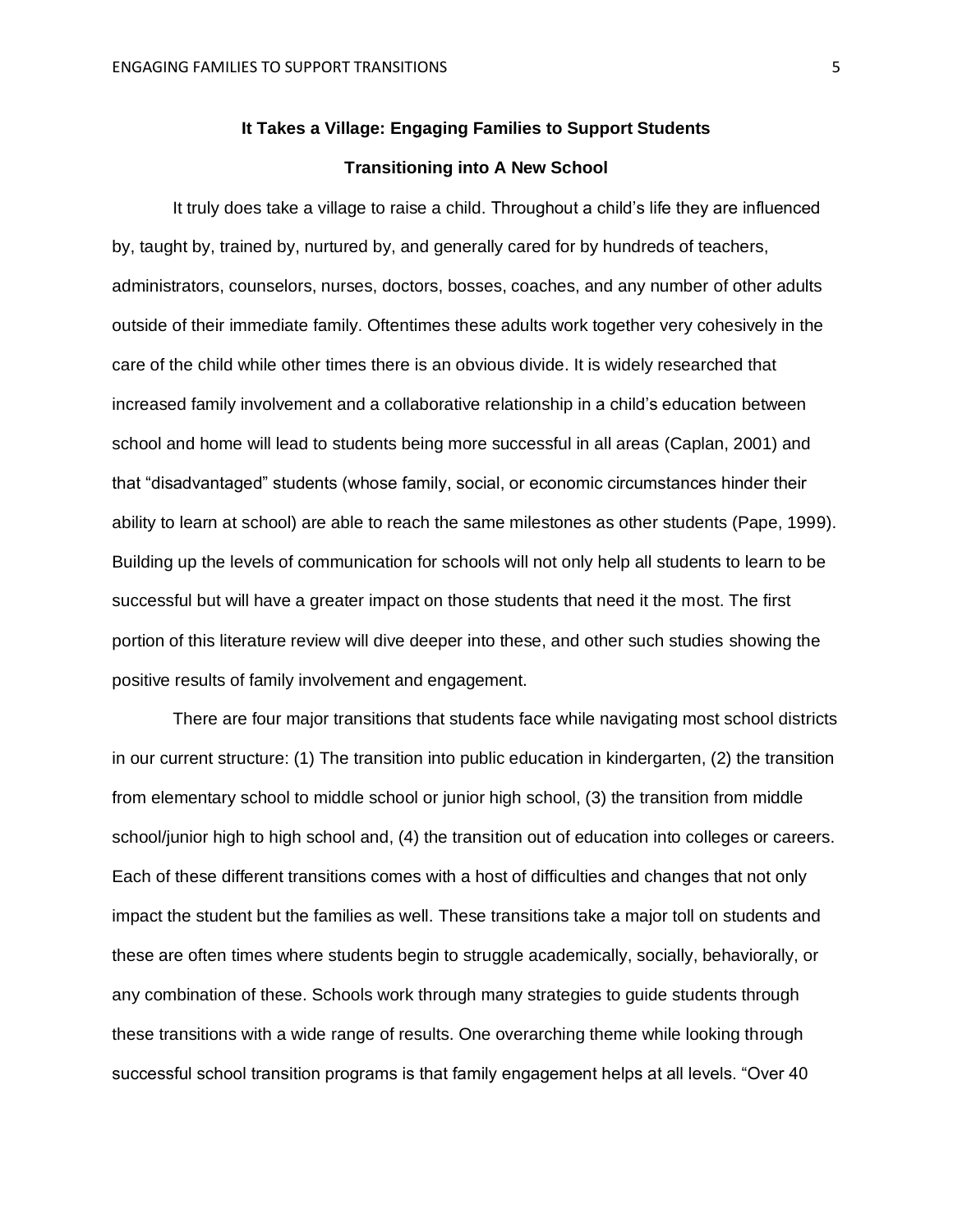years of steadily accumulating evidence show that family involvement is one of the strongest predictors of children's school success, and that families play pivotal roles in their children's cognitive, social, and emotional development from birth through adolescence" (Weiss et. al., 2009, p. 4). For this reason, sections two and three will primarily focus on the needs of students in each of these transitions and the importance of involving family at ever level.

The literature review will conclude with a review of common barriers associated with family engagement in schools to begin to look at common communication gaps between schools and families. It can appear very simple to review and discuss the importance of programs to help students within school transitions but this should not be done without also determining why families are sometimes not more involved. There are many reasons that families may not engage in a child's education and to really consider interventions for students we need to first find the root causes.

#### **Literature Review**

#### **Family Engagement and Student Success**

The definition of family engagement is "parents and teachers sharing a responsibility to help their children learn and meet educational goals" (Waterford, 2018, What is Parent Engagement section). This idea began to grow steadily over time, beginning with the "Strong Families, Strong Schools" campaign and research completed in 1994 (Department of Education, 1994). For years there had always been thoughts of a strong connection between how education is treated at home and how successful the students are. This research was instrumental in creating changes to the education system and the focus of schools with a bigger emphasis on involving families in education by showing specific reasons and research to support these beliefs. Additionally, this research showed that "controllable" behaviors by a family, such as reading at home (even just having access to reading materials at home), limiting student absenteeism and reducing excessive television watching correlated greatly to positive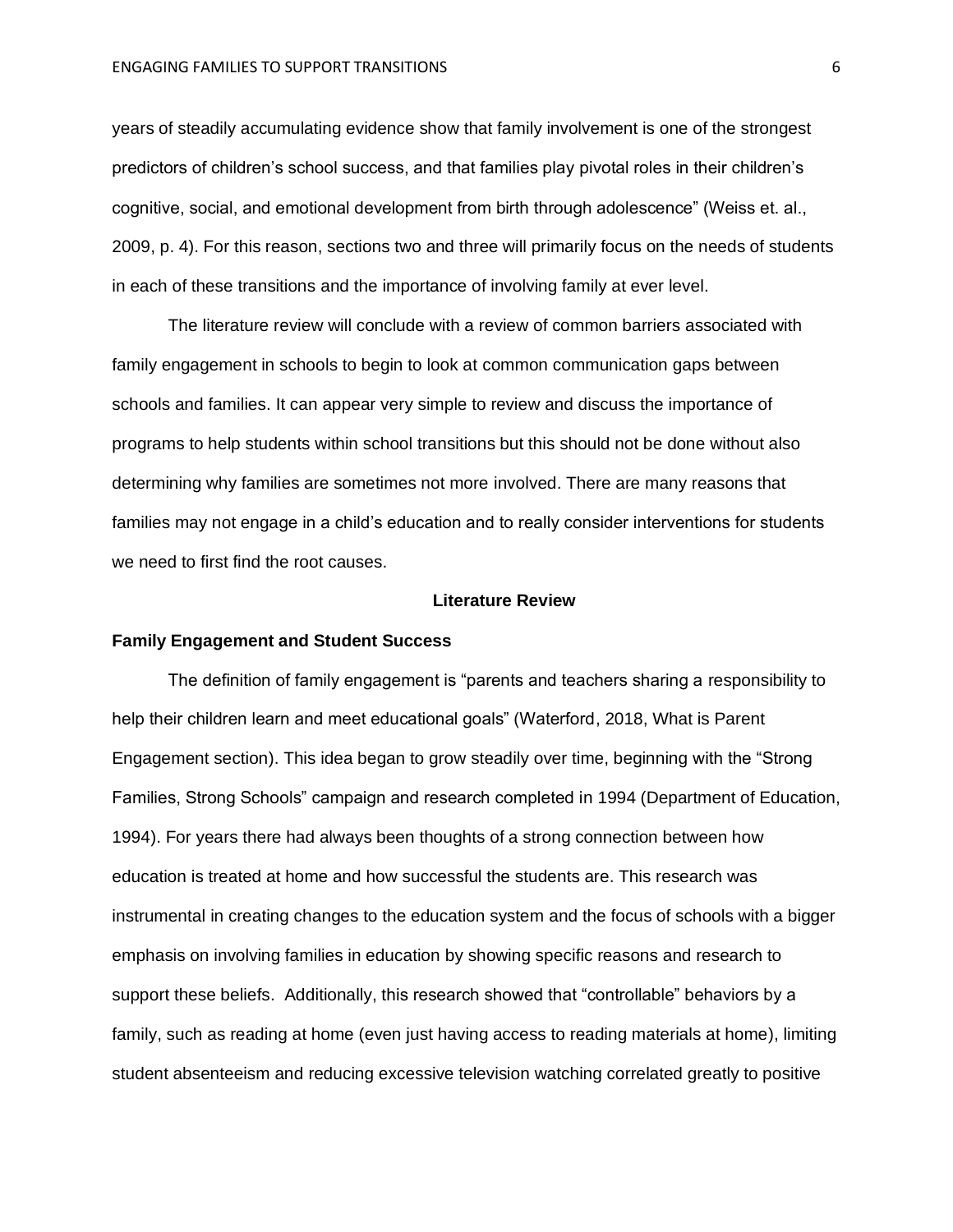test scores in eighth grade mathematics in 37 states. This landmark research also indicated that family income and education levels were not as strong of a predictor of student achievement as were the activities that families do together (Department of Education, 1994). This research helped to strengthen the movement for schools to work harder to involve families more in the learning process. The American Psychological Association (APA) remarks that parental involvement is important for a student "…because if parents show that they care about schooling, children are more likely to value it themselves" (Allen et. al., n.d., School/Family Partnerships section). Often, parents are reluctant to get involved in a student's academics as they do not think they have the knowledge to help them. This research proves that simply by trying to help them and actively participating in a student's education they are showing the importance of education and this participation can pay huge dividends in the future.

Families who help their children in their educational journey and involve themselves in the process will see very large gains in many areas for the student. Students will be much more successful academically as students whose families engage in their education typically have higher homework completion rates and better attendance which lead to higher test scores and better overall grades in their classes (Epstein & Jansorn, 2004). Students who have families that are more involved also see higher graduation rates and have a higher likelihood of enrolling in postsecondary education (Norton, 2003). Henderson (1987) and Caplan (2001) explain that atrisk students (typically seen as students of color or with a low socio-economic status) also show greater improvements with the addition of family engagement strategies and it is one of the strongest indicators of success for these students. There are many factors that affect the success of students but including families in planning often comes up very early in the list of successful interventions, "although family engagement is not the only driver of high school student success, it is an important influence that must not be ignored" (Iver et. al., 2015, p. 28).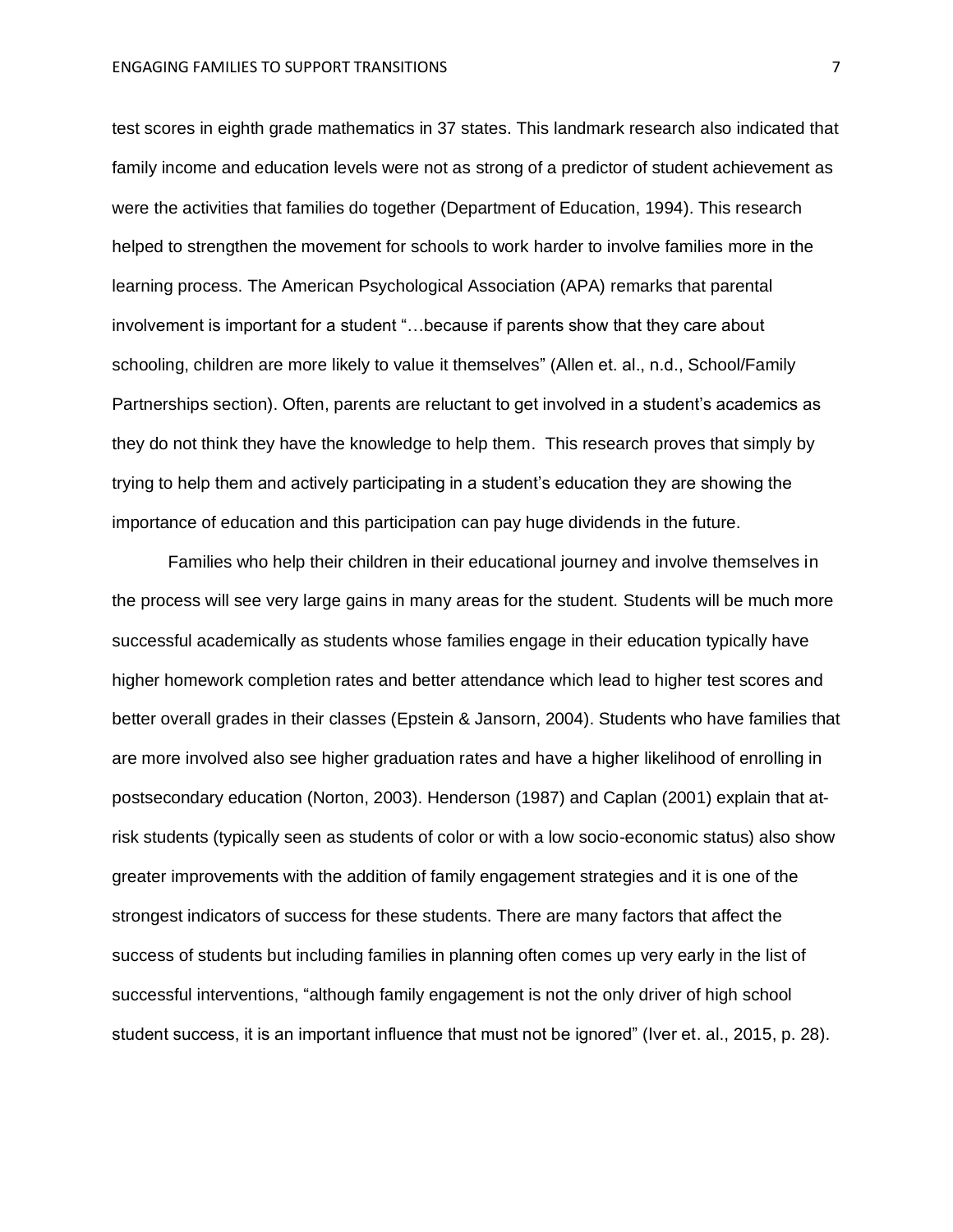Family involvement correlates greatly to increases in academics but this is not the only area we see it helping students in their growth and development. In addition to academic success there are also studies that show students can be more successful with classroom behavior (Carlson et. al., 2020) and social-emotional skills (Sheridan, 2010). When parents become more confident in their ability to help their children the confidence of the student grows. A study by Wang & Sheikh-Khalil (2014) of over 1,000 students studied the impact of increased parental involvement on both academic success and feelings of depression and found that this engagement increased academic success and emotional functioning in adolescents. This study also showed that even if there is less involvement in one of the facets studied (home-based, school-based, or academic socialization) there was still an increase in social functioning and academic success, which means that even a minimum level of family involvement can still have a positive impact on students. This is also important to note as families in lower socio-economic status tend to have less time for such involvement, due to varying work schedules and other such barriers. These findings show that, some involvement in one facet is just as important as high levels of involvement in all facets. Roeser et. al. (2000) state that this is most likely the case as this helps to fulfill an adolescents' basic psychological need for "trusting and accepting relationships with adult" (p. 445) and helps them to see the value in their education as well.

In 2017 an estimated 3.2 million children between the ages of 12 and 17 in the United States (roughly 13.3% of children in that age range) have had at least one episode of depression in the past 12 months, according to the National Institute of Mental Health (2019), and these numbers are a steep incline from a similar study in 2007. Research is also seeing similar rising numbers in anxiety (McCarthy, 2019; National Institute of Mental Health, 2017) and suicidal ideation (Santhanam, 2019) in adolescents. Parental behaviors are a major indication of future depression in children and increasing family engagement for these students tends to give a more positive outlook on school, through increased confidence, and decrease some of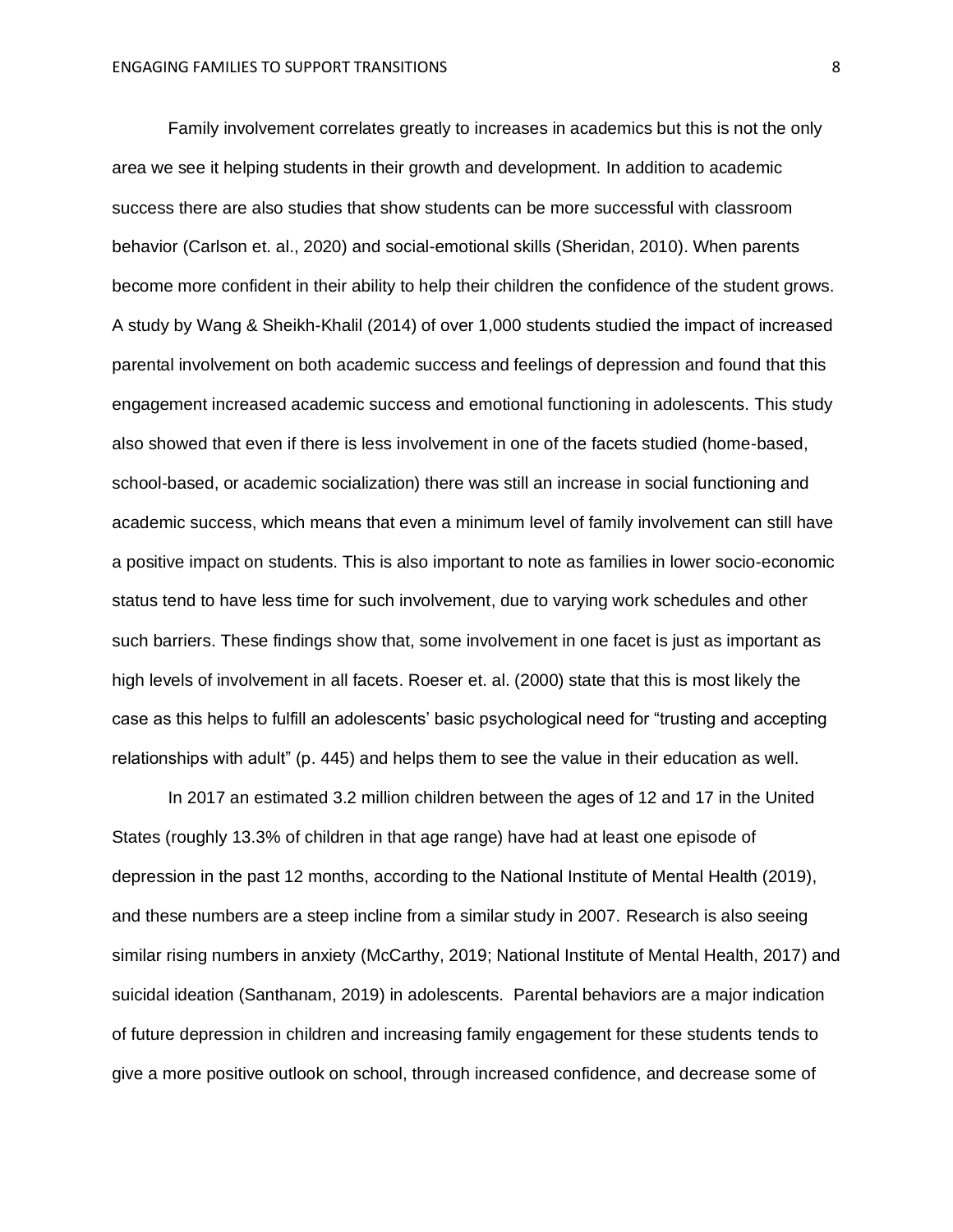these levels of anxiety and depression, through a more constant support system. (Duchesne et. al., 2009)

Copious amounts of research has been done on the positive impact that family involvement has on the potential success a student can have in school and this is something that must not be ignored by the school system. Families can have a positive or a negative impact on a student's success at school by no fault of the school itself. By finding creative ways to encourage, support and empower families to become involved and stay involved, schools will see many positive outcomes by way of their students feeling confident and mentally prepared enough to be successful learners and focus on education.

#### **Struggles in School Transitions**

#### *Transition to Kindergarten*

The first educational transition for students is the transition into the school system in kindergarten and it is a very important transition as students who repeat their first grade in elementary school are more likely to eventually drop out than their peers (Allen, et. al., n.d). This is a very unique transition as students, and families, come from all walks of life and previous experience with the education system. Some students have had older siblings who have already entered the school system while this may be the first child to make this transition for many families. Some students have been at a preschool type of system that prepares them for the classroom while many are cared for in other ways that are much less structured. These, and a host of other experiences and barriers, are going to have a major impact on this transition for the student and the families involved. The beginning phase for many kindergarten classrooms is assessing students in areas such as math and reading and using this data to guide future classroom lessons (Zill & West, 2001) and get a feel for this new group of students. Zill & West (2001) also state that one of the major difficulties with these assessments is that it can be a time-consuming process for teachers and may not give accurate results as they can be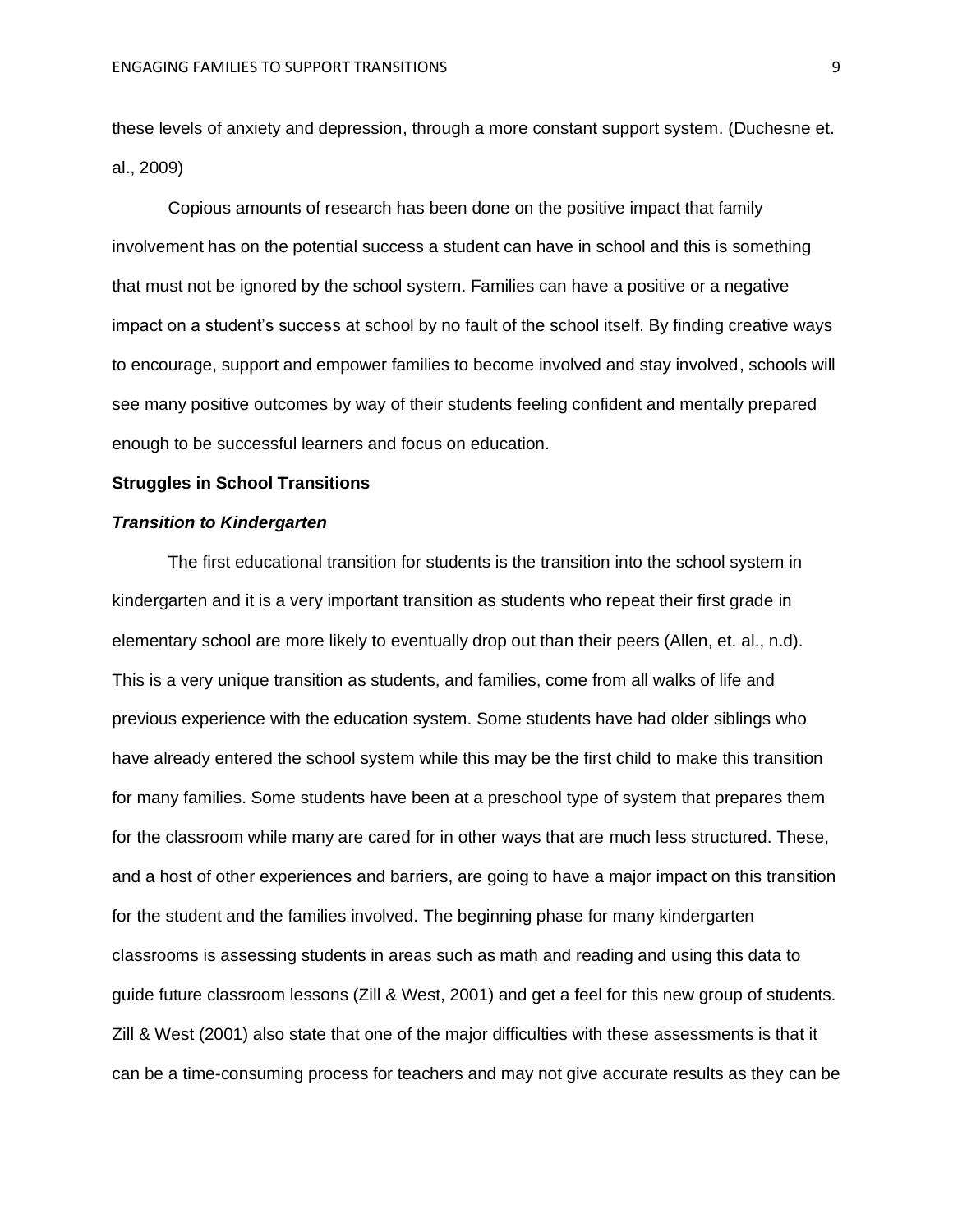impacted in a major way by some unforeseen carriers such as overall shyness and language skills of the student.

Once elementary school classrooms are up and running they may try many different transition strategies to support students but it really depends on the individual school. A review by Little (2017) researched the most effective transition strategies and found that there is little correlation between the number of transition practices and student success but that there were specific techniques used that appeared to work such as staggering the students beginning the year into smaller groups. Each school, and class, is so unique that it is very difficult to create a universal transition program that is going to have equal impact for all students.

Much of the difficulty, from a school standpoint, that comes from helping a student transition to kindergarten is that much of the work is out of the school's hands. So much of this transition is all about the preparedness of the family before the student even sets foot into an elementary building. Some skills, most non-academic, should be taught at home prior to a student enrolling in kindergarten such as independence, the ability to ask for help, responsibility, routines, acknowledgement of feelings, and basic literacy skills (Galusky, n.d.). These foundational skills are very important for students and must be assessed, and addressed, by the school and the classroom teacher before they are even able to consider working on the kindergarten academic curriculum.

#### *Transition to Middle School*

The next transition that students make while in the traditional education system is the move to middle school or junior high school. With each school transition we see a gradual increase of independence and this is often where we see the most obvious changes. "The concerns that preteens have about entering middle school can be grouped into three categories: academic, procedural, and social" (Cauley & Jovanovich, 2006, p. 16). Elementary students are typically staying in one or two classrooms the majority of the day while seeing and working with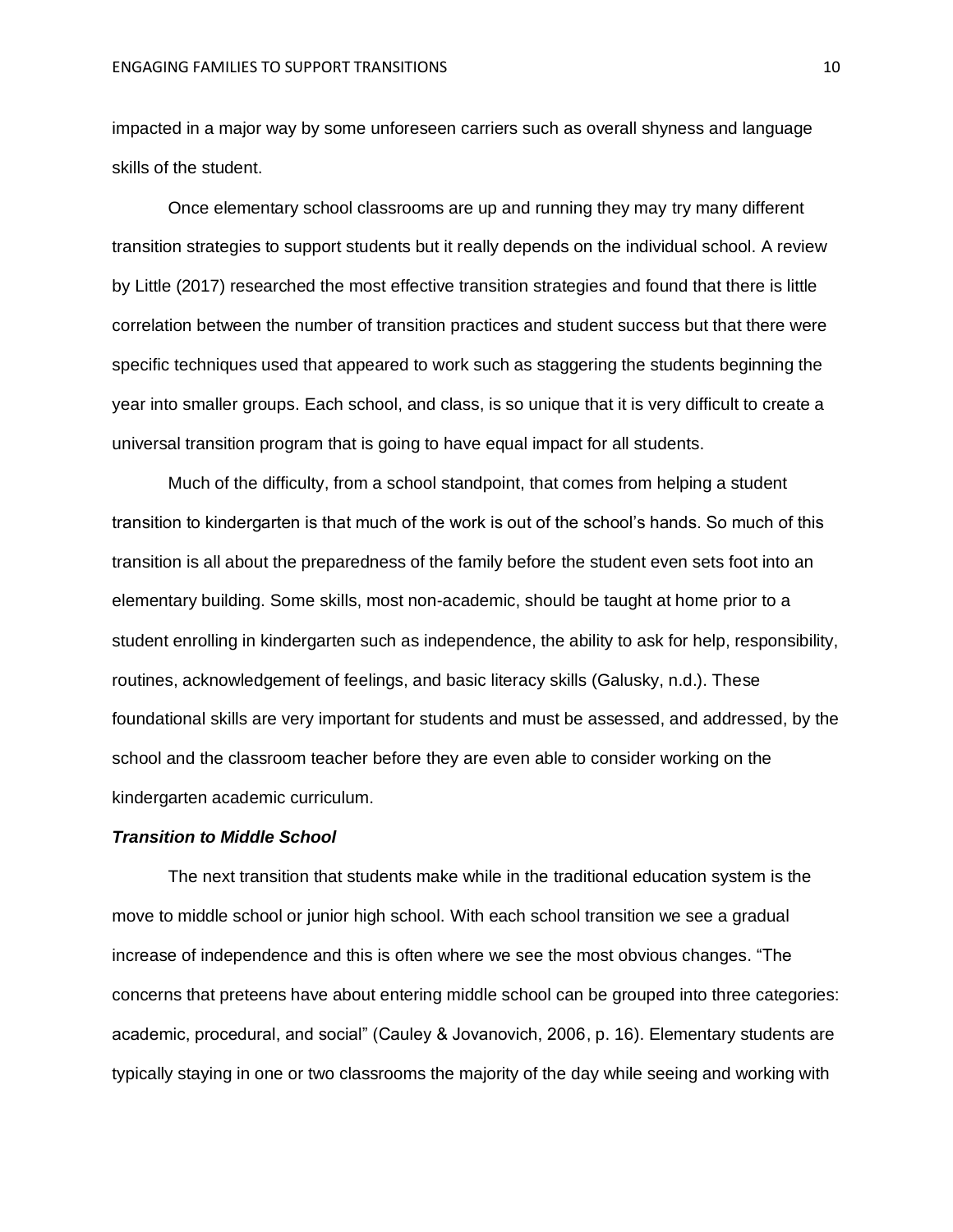a few main teachers during this time. When students enter middle school, they begin navigating more classrooms, teachers, and free time which they are not always ready for. The age of students entering middle school is crucial for development and one that can not be understated as described by Roeser et. al. (2000, p. 446), "For researchers and practitioners interested in middle grades education, the challenge of cultivating positive youth development is the dual challenge of understanding, designing, and implementing schoolwide reform efforts that benefit all adolescents during this critical developmental period." In short, middle school is a critical time for adolescent development and needs to be treated as such.

In regards to helping with this transition many sixth-grade classrooms are set up to help students be more successful and to ease the burden of this transition. Most middle schools purposefully keep students in a similar pattern that they saw in elementary school as to make it not seem so different. Most middle schools also treat sixth grade students much differently than their older counterparts as they often see less teachers in a given day, are more likely to have a homeroom type of teacher who is seen as their advisory teacher and they are often grouped or teamed with smaller groups of students (Jackson & Davis, 2000). These are proven transition practices that many schools are currently implementing to help students successfully make the necessary adjustments to middle school.

Adolescents entering middle school have much different needs than those who entered kindergarten. Incoming sixth graders are beginning to feel a lack of motivation to learn (Anderson et. al., 1999) and higher levels of self-reported anxiety (Nelemens et. al., 2018) which is very different than many students entering lower grade levels. Often the move from smaller elementary schools, where students are often with the same group of students all day, to bigger middle schools, where they are now moving around to new classes with new people, makes them feel less connected to their classmates and their school (Fite et. al., 2018). In addition to these developmental changes research shows that middle school teachers set higher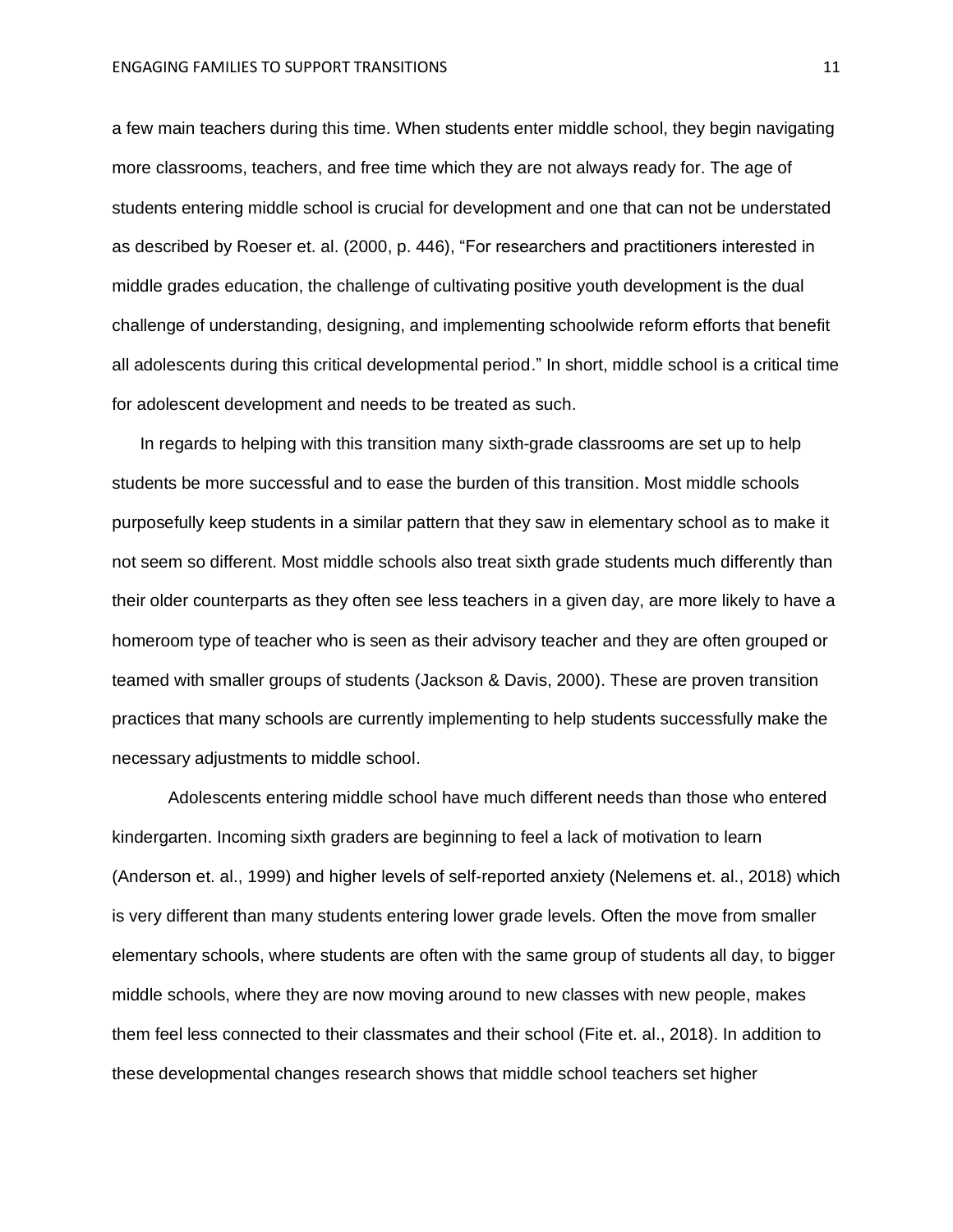expectations for student workloads and ability to work independently which many students are also not ready for (Elias, 2001). All of this can further decrease motivation and make students feel like they do not have the ability to be successful (Cauley & Jovanovic, 2006) which can cause undue stress and drastically hurt these students academically, emotionally and socially.

At the middle school level students begin to have a greater sense of self and no longer just need to learn about being responsible and independent. Students have to learn more difficult skills such as perseverance and prioritization. Many skills like this require additional time and opportunity to develop than they can be given. Embracing these developmental changes can be very important for helping students make this transition.

#### *Transition to High School*

One of the most researched areas of student transition is the transition to high school. In our current education system most schools move from middle school to high school between the eighth and ninth grade year when students are between the ages of 13 and 14. At this stage of development adolescents are going through many additional changes in terms of relationships, self-identity, and natural bodily adjustments. With all of these happening at once it is not a surprise to see how many ninth-grade students struggle in this first year of high school and it is staggering to see the negative implications of falling behind as a ninth grader on future high school years and beyond. A 2005 research study by Allensworth and Easton (2005) stated that students who were on track to graduate (which is defined as accumulating five full course credits and no more than one semester F in English, math, science or social studies) by the end of ninth grade were "more than three and one-half times more likely to graduate in four years than off-track students" (p. 7). Falling behind in ninth grade can be a major pitfall for many students that can feel almost impossible to recover from as you progress in your later high school years. Academic, time-management and problem-solving skills become incredibly important in supporting students at this age of development,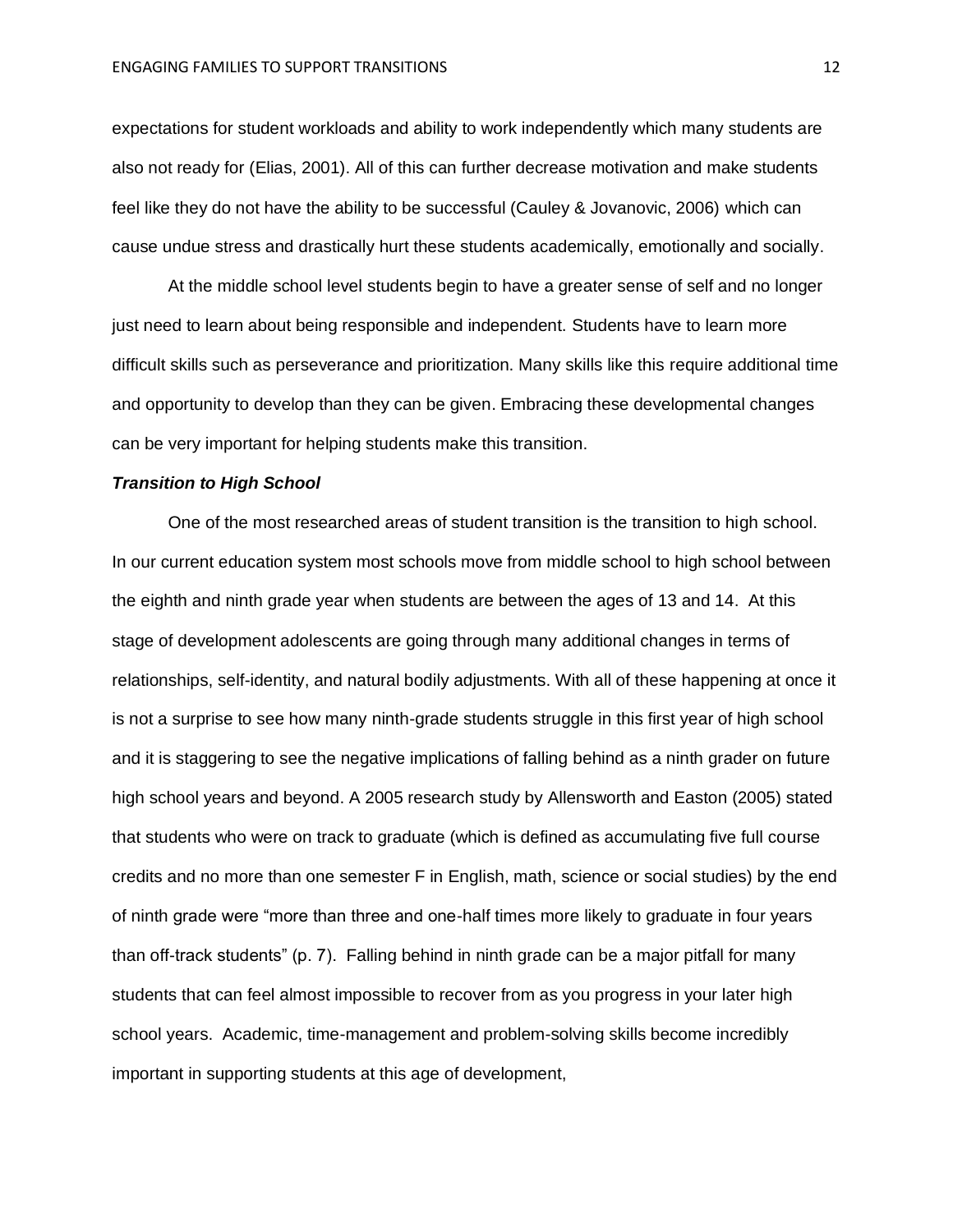One of the most important jobs a middle school teacher has is aiding the transition for their students into high school (Mizelle & Irvin, 2000). Just as in the transition to middle school, students entering high school have more challenges they must learn to navigate. In high school, students now begin to desire even more independence from their parents (Letrello & Miles, 2003) and social needs begin to take much more of a front seat to academic needs (Oakes & Waite, 2009). Students have much greater autonomy in their choice of classes, are required to do much more work academically per class, and are given much more independent time to complete assignments. Students are also expected to begin advocating for themselves more and to ask for help as needed while working to balance additional options outside of school such as sports teams, clubs, extracurriculars, and job opportunities (Klein, 2019). All of these new challenges can be overwhelming for students, especially those that already had academic, mental health and/or social issues while in middle school. Outside of school, friendships and a student's social life also have a major impact on student success in school, both good and bad, as adolescents often begin to find a sense of self through the friendships they acquire at this point in their lives (Roybal et. al., 2014). It is also important to note that minority students tend to struggle more in high school transitions (Benner & Graham, 2009) due to potential factors such as changing peer groups and a higher likelihood of feeling disconnected from the school and other peers. As such, identifying and supporting these at-risk students early is even more critical than your typical struggling ninth grader.

Two other factors that contribute greatly to successful student transitions at both secondary (middle school and high school) levels are school connectedness and bullying. One such longitudinal study of over 105,000 students in 188 different schools found that school climate, student perception of school climate, and student perception of their connectedness to the school all had high correlations to positive adjustments to high school and that grades were positively correlated to a feeling of belongingness to the school and students (Brand et. al.,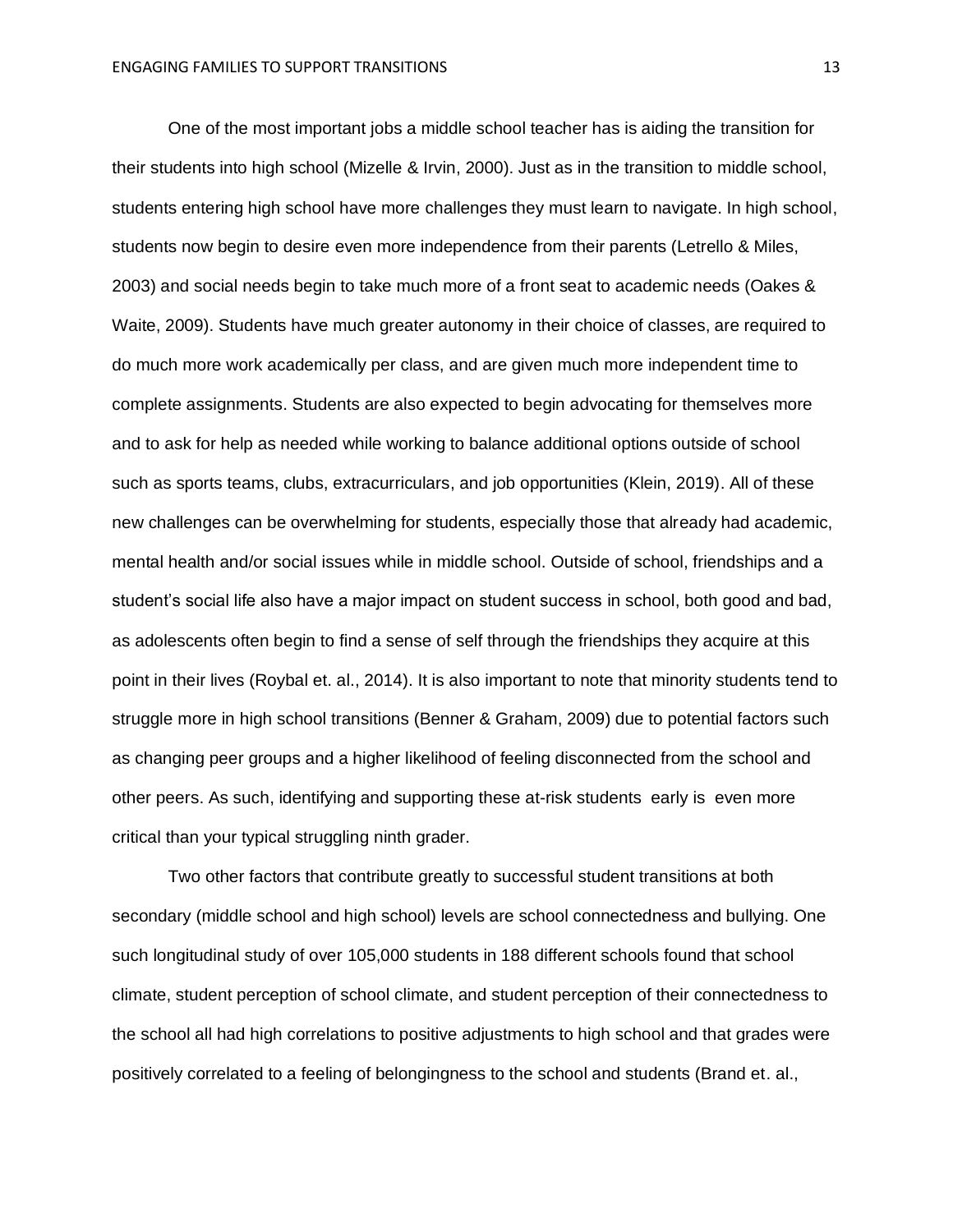2003). This research also showed that students with lower socio-economic status (SES), and minority students benefited at higher rates from increased perceptions of school connectedness. Students, and human beings in general, desire strong connections to the people and places where they spend their time. Establishing this connection early is very important to support successful students. Bullying is a major issue that disengages students and makes them feel like they are not connected. Research has intensified on this topic over the past few years. According to StopBullying.gov (2020, What is Bullying section) bullying is defined as having three core characteristics of "unwanted aggressive behavior, an observed or perceived power imbalance, and a repetition or a high likelihood of bullying behaviors." Bullying is a much larger schoolwide issue than just for students transitioning to a new school, but according to the Center for Disease Control & Prevention (2014), people involved in bullying behavior (both victims and aggressors) show numerous negative outcomes such as depression, anxiety, poor social functioning, poor school performance, and substance abuse. Though bullying is a much bigger issue in a school setting it must not go unnoticed as students transition into a new building, as it can also contribute to school struggles, behavioral problems and mental health issues. These concerns must be addressed early and maintained often.

Schools attempt many interventions to help assist middle school students transition to high school. This process begins with some coordination between the middle school and the high school, which is very important. Oftentimes these transition programs include: visits and tours to the new high school while still in middle school, use of peer mentors or positive student leaders, high school counselors meeting with eighth graders for advising and schedule planning, summer bridge programs, and freshmen specific orientations or classes (Roybal et. al., 2014; Erickson et. al., 2013). Programs such as these, emphasize great communication between the middle school and high school which leads to success for the majority of students. Students transitioning to this level need layers of support programs that not only will focus on academic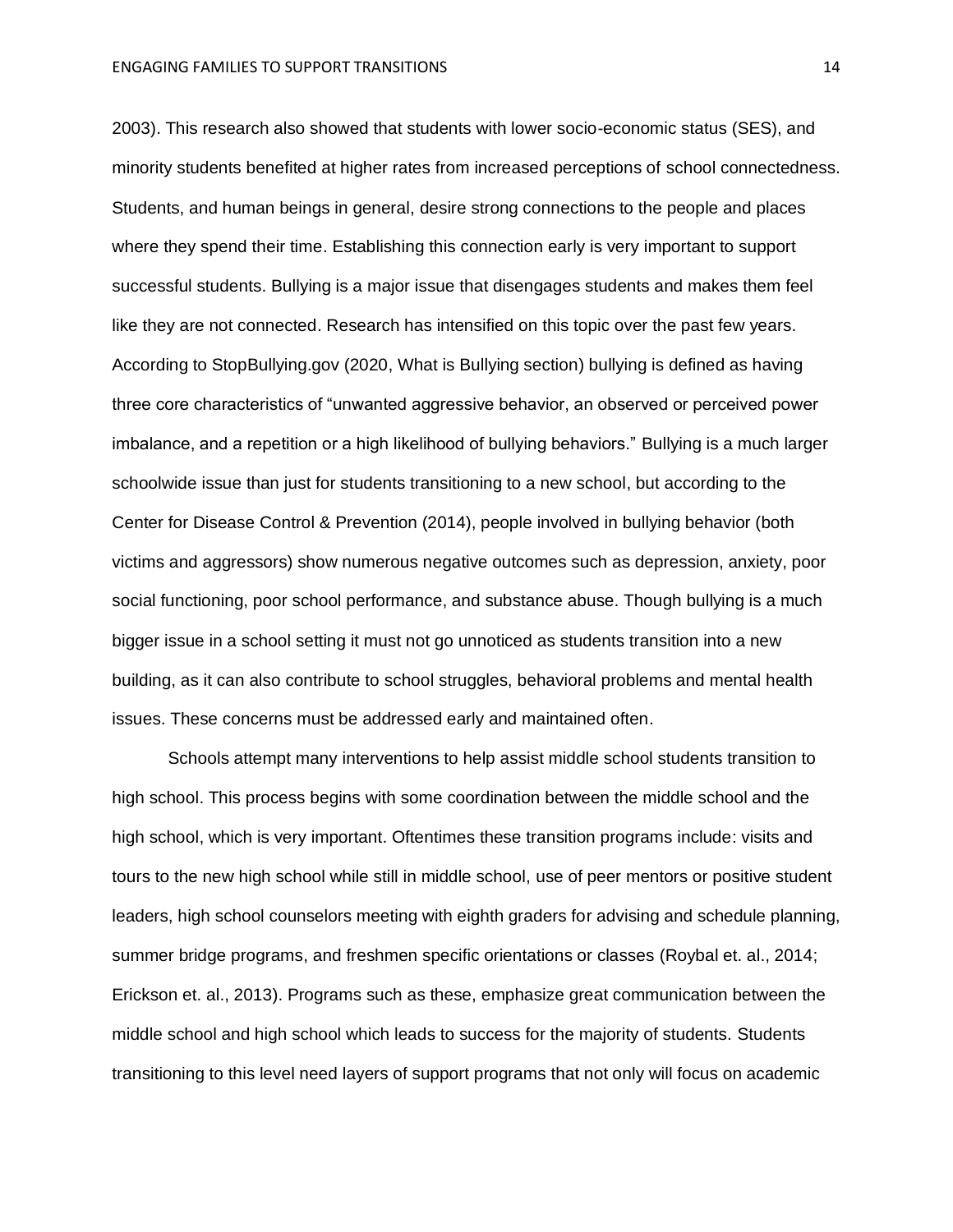needs (as many often do) but also must have a focus on the social and connectedness needs that adolescents at this stage of development strive for.

#### *Transition to College and Careers*

This transition for students is, in some ways, very similar to the transition to kindergarten whereas much of the work occurs outside of the walls of the school. The end goal of any school system is to create students who are ready to be successful in life after high school, whether it be in continuing education or entering the workforce. Helping students to plan for their life after high school has been a major push in schools all across the country which has led to legislation such as the "Planning for Students' Successful Transition to Postsecondary and Employment" legislation in the state of Minnesota. With this legislation all ninth-grade students must enter high school with a personal learning plan that "includes academic scheduling, career exploration, career and employment-related skills, community partnerships, college access, all forms of postsecondary training, and experiential learning opportunities" (Minnesota Department of Education, 2019). The idea behind this, and similar legislation, is to ensure that students are taught the skills required for life after high school no matter what they decide to do.

The complications arise for helping students with this transition because students begin to take so many paths after high school and preparing for each unique situation is nearly impossible. We will first begin with using high school as a way to prepare students for continuing their education at a college or university. A study by Winters and Green (2005) shows that, though graduation rates remained unchanged from 1991 – 2002, the percentage of students who left high school with the necessary qualifications to enter college rose from 25% to 34% which shows the increases in college preparedness focus for school districts. During this same time the percentage of high school sophomores who expected to go to college following high school rose from 59% to 72% (Ingles et. al., 2005). College preparation has been a major focus of school districts. This makes sense as according the United States Bureau of Labor Statistics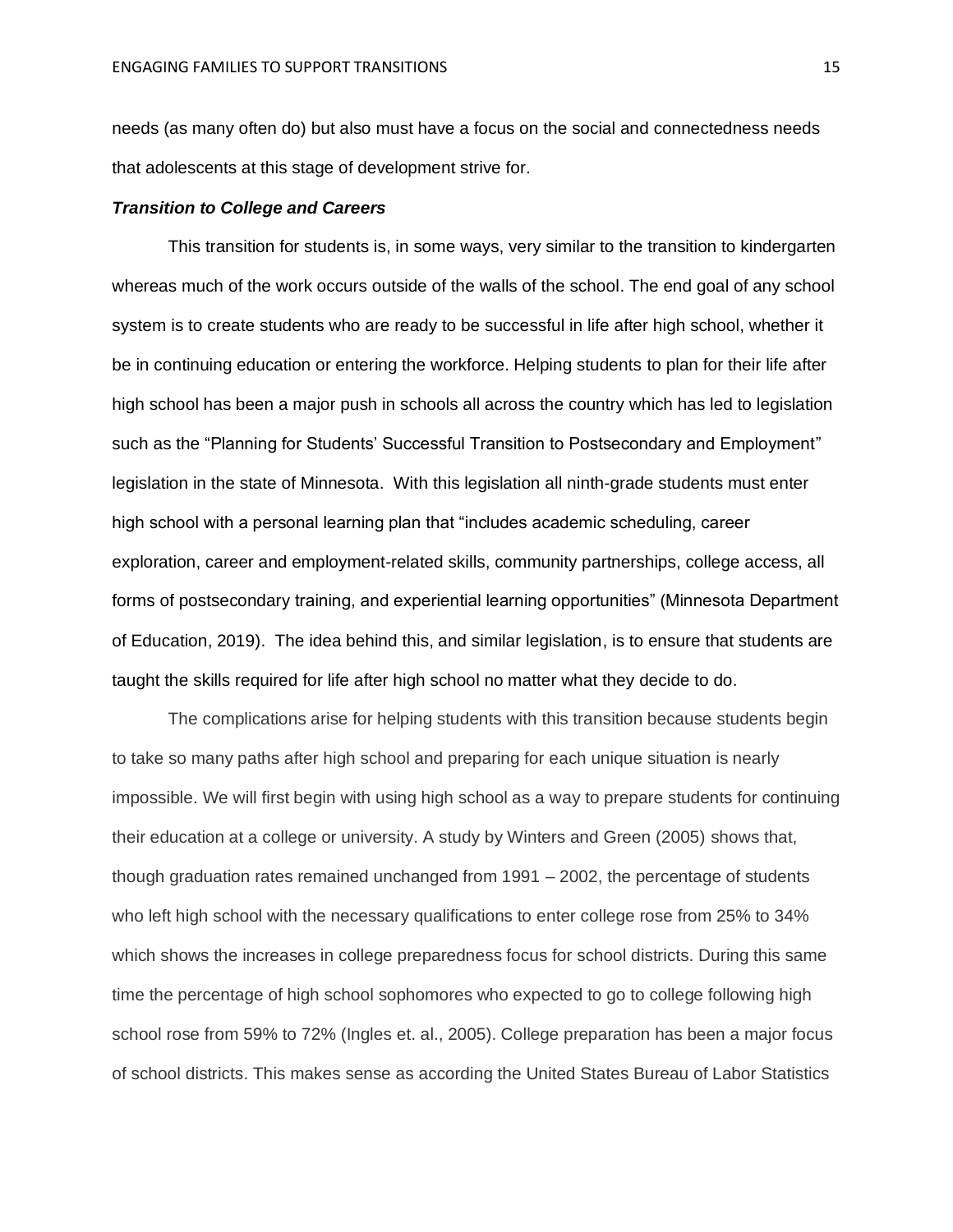(2020) a student who earn at least an Associate's Degree in college earns nearly 20% more annually than someone with only a high school diploma. Furthermore, these numbers dramatically rise as a student obtains additional college education.

The Institute for Education Sciences (2009) recommends that schools provide the following opportunities to students to help ensure they are prepared to enter college

- Provide students with college level coursework as ninth graders
- Use assessments and other data to track if students are on the right track with built in indicators of students who are beginning to get off track
- Partnering up students with mentors in the community
- Educate and provide help for students in "critical steps" for college entry such as ACT/SAT testing, college applications and entrance exams
- Help families and students understand college financing and financial aid options

Some of these steps require large scale changes in the school system and are not something that can be done in the short term which can make it difficult. Most schools rely heavily on their school counselors in helping with this transition by providing some level of college counseling and senior meetings with students to help them know what to expect (Greatschools, 2019) and how to begin navigating life after high school. It is, once again, critically important to target and reach out to at-risk students as early as possible (preferably ninth grade or earlier) to begin exploring options, providing information, and giving them incentives. Finally, according to Greatschools (2019), it is important to build a culture in the school of high expectations and encouraging students that they can be successful in college, if this is something they really want to do. It is equally as important to show students that college (especially a 4-year program) is not the only option for students to be successful. It is crucial to understand the student and their goals, values, skills, and ambitions to be able to show them all options that are available to them.

This leads us to the discussion of other opportunities for schools beyond college preparation. It is true that college graduates earn more money than students with a high school diploma but we often forget to mention that not every student who goes to college after high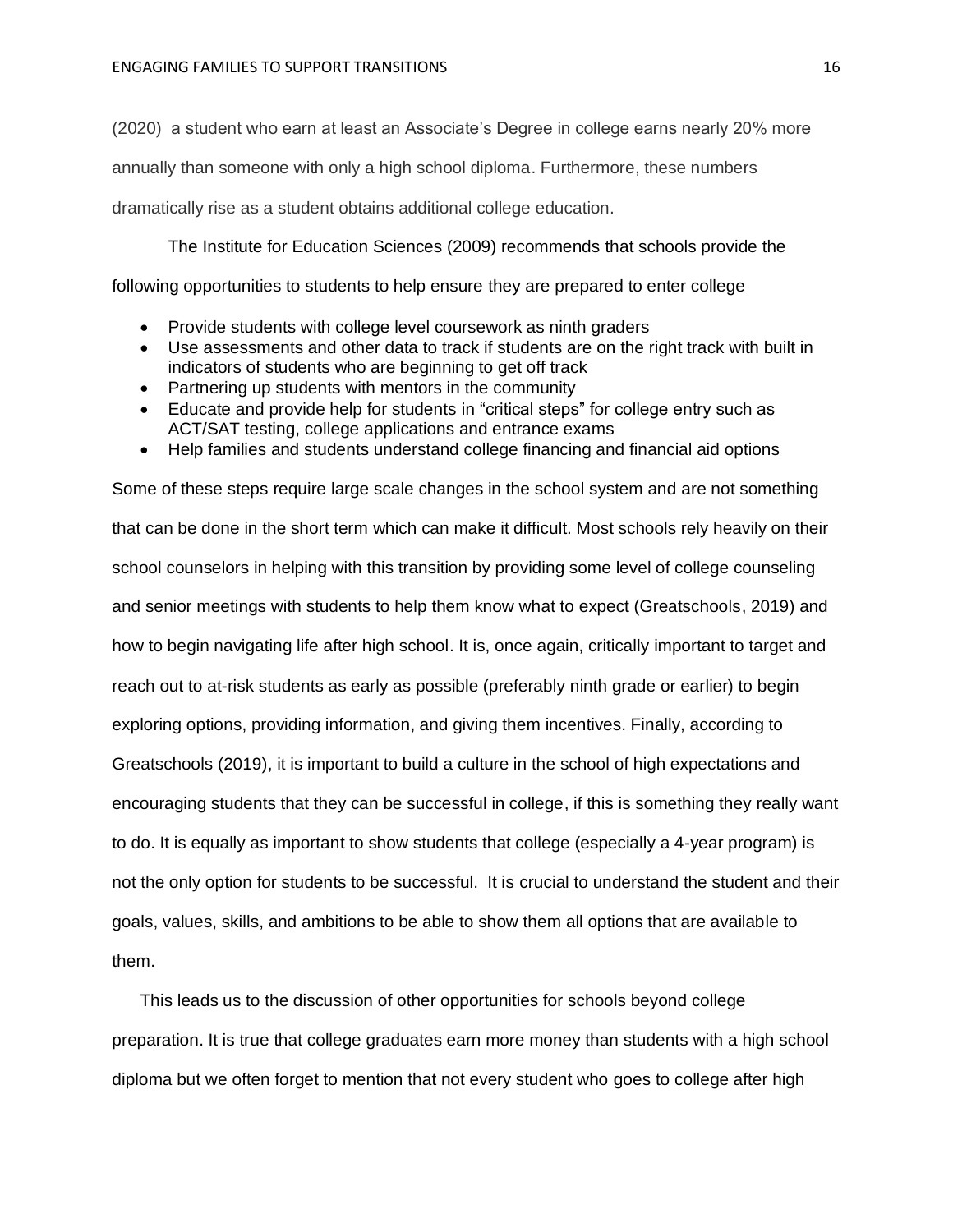school ends up graduating from that, or any, college (Snyder et. al., 2004). Students who go to college unprepared or unmotivated may drop out which puts them in undue debt even though they will still only be earning the same, or close to the same, as someone with a high school diploma. It is important to provide students with all options or opportunities while in high school so they do not fall trap to these circumstances which negatively impact them in the long run, both financially and emotionally. Some schools are beginning to create classes in high school that will certify students for careers they can enter immediately after high school (Springs, 2020), such as a Certified Nursing Assistant (CNA) program or ServSafe certifications. These types of programs will give some students a glimpse of this career area, and college credit without having to pay college fees, and allow them to earn these certifications free of charge before graduation. At the very least giving the opportunity in high school to see all options outside of traditional post-secondary education is important.

In terms of preparation for life after high school, although looking at careers and hard skills for these careers is important it is also pertinent that schools provide training and education in soft skills that are desired in all aspects of life. There is much crossover in the areas of soft and hard skills that are needed for student success in college or the workforce. A study by ACT (2006) compared trainings and preparation for colleges (using ACT tests) and the workforce (using WorkKeys readiness levels) and found comparable skills needed in reading and math skills for students going into either area following high school. As for soft skills, both college professors (Peter D. Hart Research Associates, Inc., 2005) and employers (National Association of Manufacturers, Manufacturing Institute's Center for Workforce Success, & Deloitte Consulting, 2005) alike show that students and employees coming straight from high school have major gaps in areas such as:

- Quality writing skills
- Presentation and general communication skills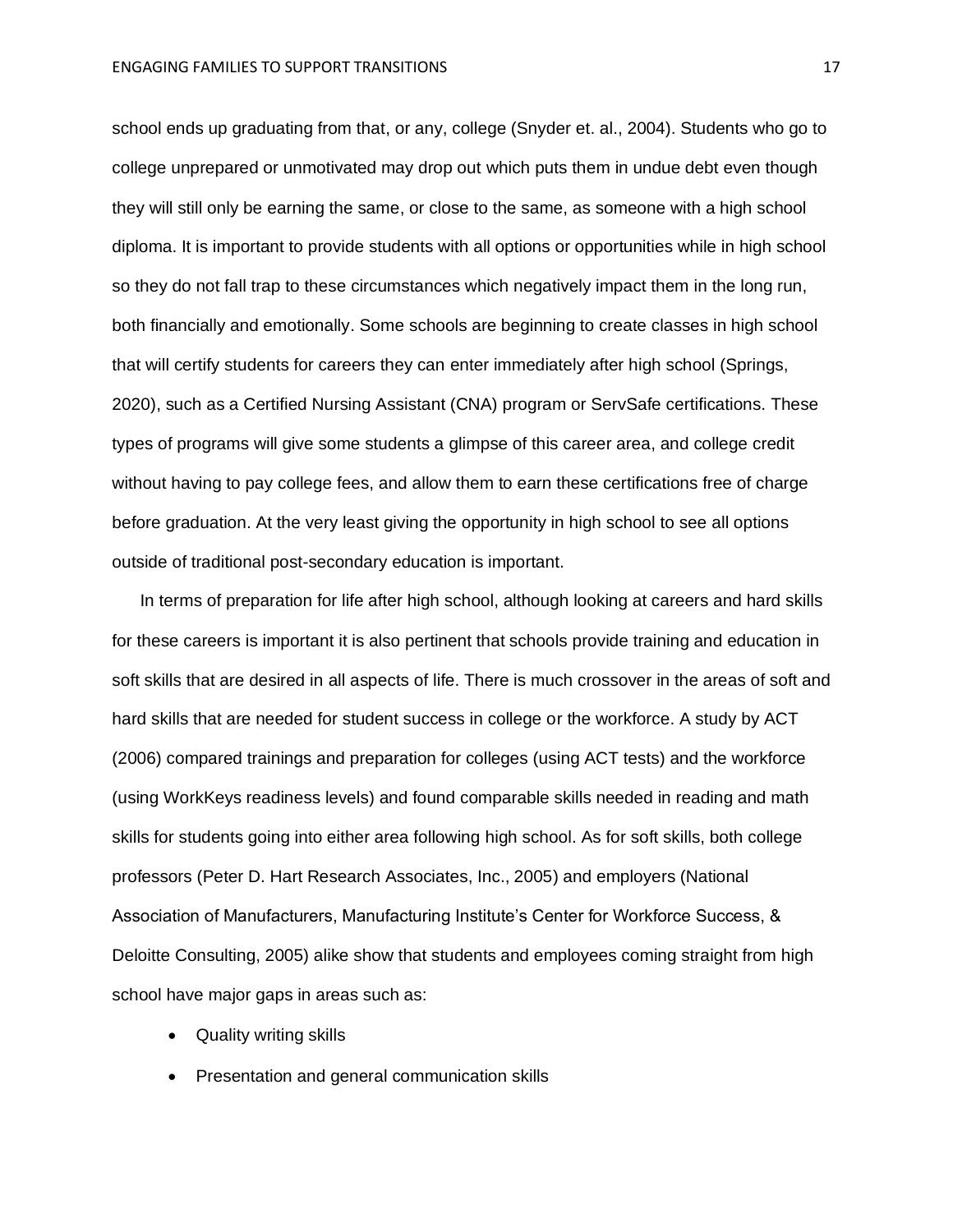- Teamwork skills
- Computer and research skills
- Reading and translating graphs and charts
- Basic math skills

All students leaving high school must be prepared with employability skills upon exiting high school to successfully transition to any professional setting. What students do upon leaving high school is out of the control of the school itself but what they are taught to make them successful is within their control. This is a difficult transition because almost half of these students (49%) felt that high school left them unprepared for the work world (Peter D. Hart Research Associates, Inc., 2005). Since this research was completed much work has been done and areas of study have been changed to hopefully help students feel more prepared for work, but there are still deficiencies that must be addressed.

#### **Family Engagement in School Transitions**

Parent involvement is typically at it's highest early in a student's educational journey and tends to decrease as a student ages and progresses through the school system (Crosnoe, 2001; Choi et. al., 2015) Low-income families tend to have much less engagement, for a variety of reasons, than families with higher socio-economic status (Drummond & Stipek, 2014). School transitions are some of the most difficult areas for students to navigate and we know that middle school transition is a pivotal time for many adolescents as they are beginning to shift interests from family and school focused to their peers, relationships and things outside of the family (Davis & Lambie, 2015; Downs, 2001). There are many areas that can positively impact a student's transition into new building such as school connectedness (Brand et. al., 2003), academic and social-emotional support programs (Roybal, et. al., 2014), and celebrating student successes rather than focusing on failures (Chitoyo & May, 2018). However much of the research comes back to the importance of family involvement.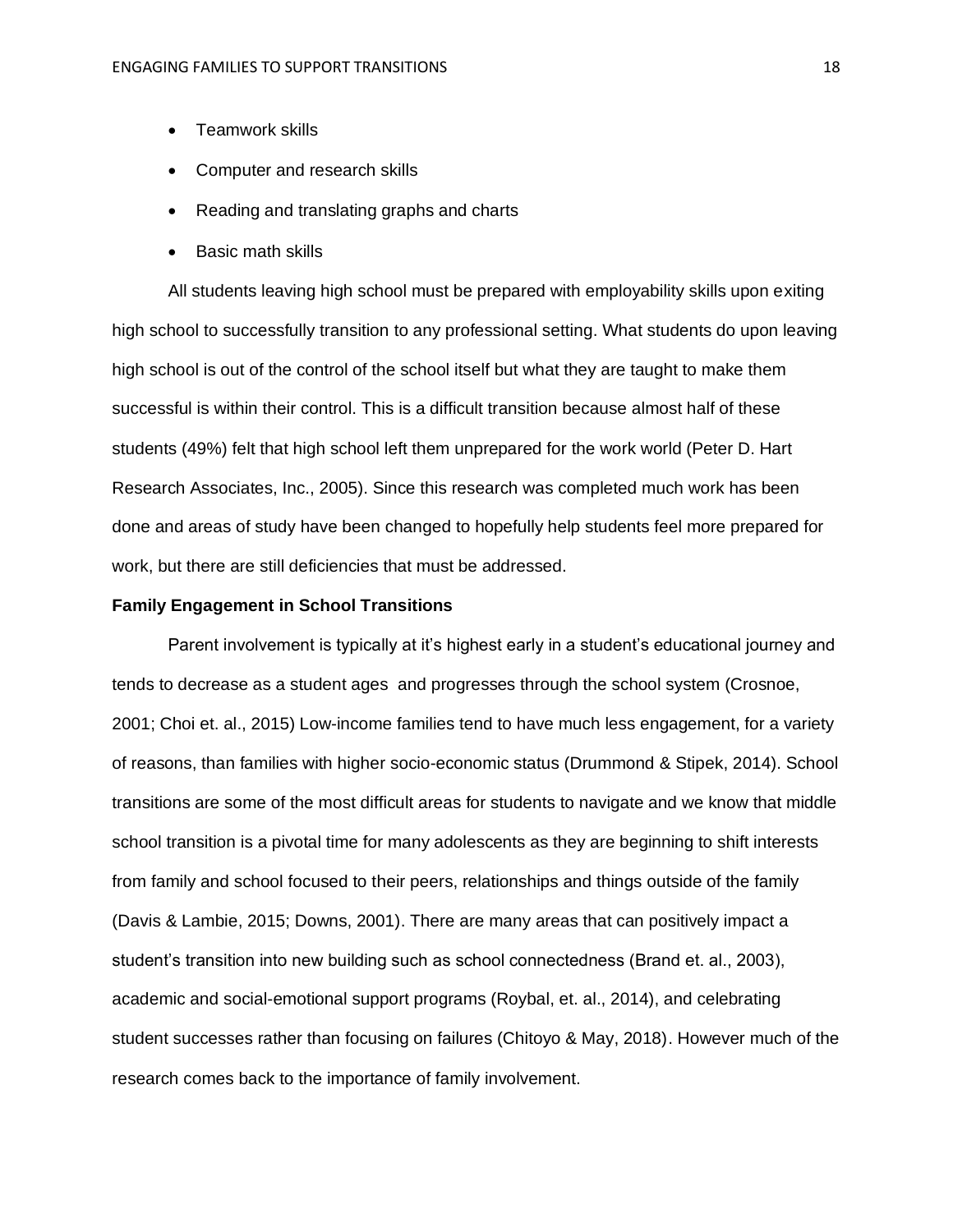Engagement opportunities from schools are crucial early to get parents involved as much as possible.

Perhaps more importantly, they (schools) need to work to keep parents involved in their child's education and school activities during the middle school years so that they are comfortable 'coming to school' and confident that their involvement makes a difference in their child's academic success (Mizelle & Irvin., 2000, p. 59).

If we can begin engaging families early they will find it easier to come and work with the school if they notice their child struggling or needed assistance in an area. Families typically want to be connected but often may feel like they are not able to be as connected as they want to be, therefore providing plenty of opportunities in the kindergarten transition could be very beneficial. For some families feeling connected may mean coming into the classroom and volunteering, or attending in-person events, but not all families are comfortable doing this. Simple activities that the school can do such as announcing and introducing new staff or sending pictures of what was done in class can also make the family feel like they are more involved in the process (Nixon, 2017) and help them to stay a part of the community. In our new digital world there are many simple ways and platforms available, to open up the door to connection. This will pay off in large quantities, as much research suggests that engaging families early is crucial to childhood transitions and finding creative ways to get them involved as early as possible, with the most useful being in kindergarten (Walsh et. al., 2018).

One of the main difficulties with keeping families engaged in the transition to middle school is that, rather than teaching one classroom full of students, teachers have up to five different sections that they are trying to teach, so there is less time to build a relationship with families (Hill & Tyson, 2009). Hill and Tyson (2009) also state that middle schools are typically much bigger and less personal than elementary schools which makes this transition much more daunting. These, along with many other factors, make it very important for the school and teachers to actively work to keep families engaged and provide opportunities to aid in this transition (Davis & Lambie, 2005). Parental involvement tends to be much more indirect at this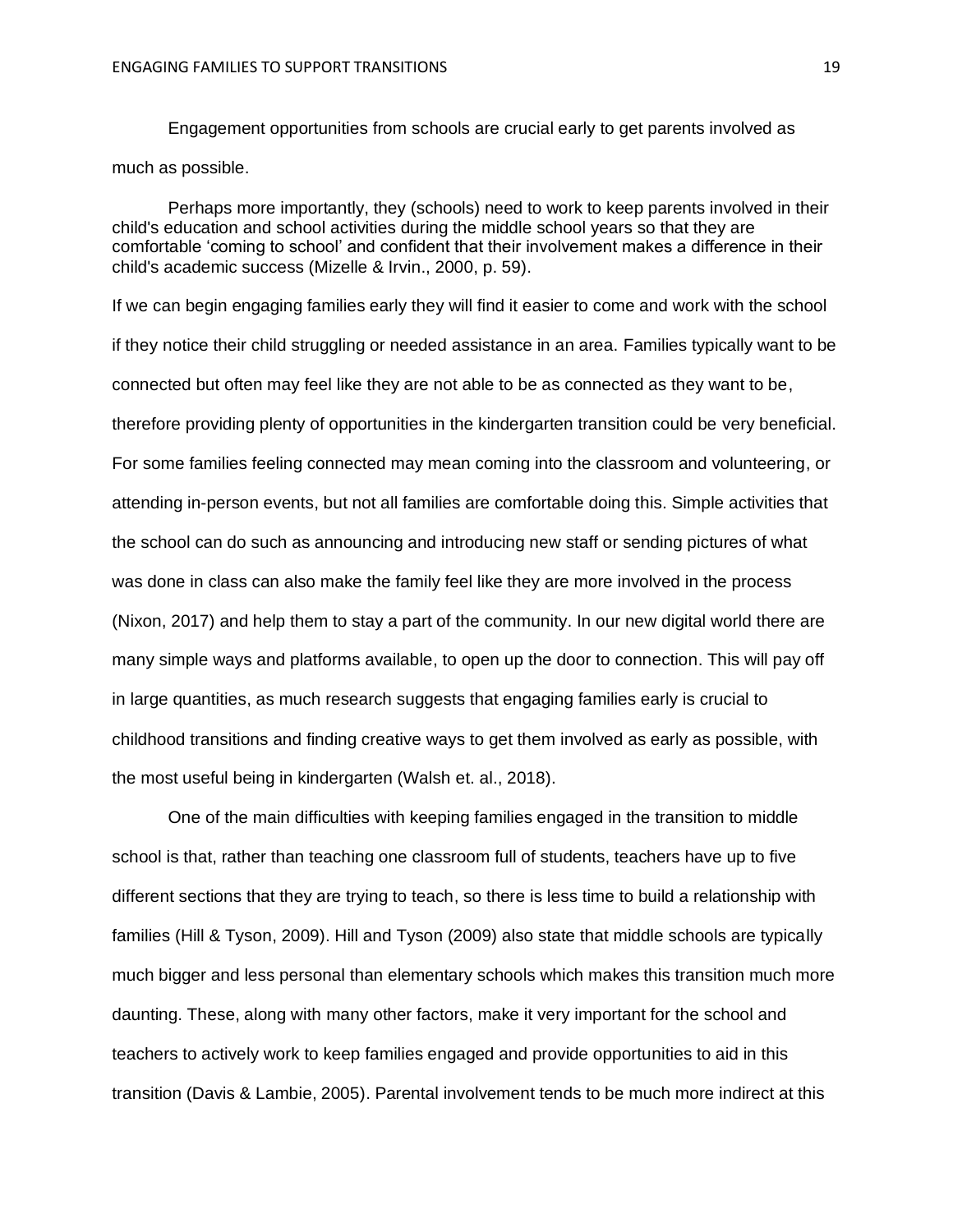stage as children tend to crave independence and this makes it much easier for parents to distance themselves from education but schools must work to keep families from becoming disconnected. If families are not kept engaged in middle school you will rarely see them come back to being more connected in later years.

The transition to high school is also difficult as it does not really end in ninth grade and "it is necessary to address students and their troubles during various stages of the transition, not just once they reach the ninth grade" (Cohen & Smerdom, 2009, p. 180). Many changes occur throughout high school and constant communication is important. Though communication between parents, teachers, and students shows to increase high school achievement, most notably in math and science, 17% of parents report that they received no communication about their students' transition to high school (Iver et. al., 2015). Parents and families play a significant role in helping their children become successful members of society. They are also integral in guiding their children through this time of transition. Studies have found that students whose parents monitored and positively intervened in their child's activities (e.g., schoolwork, peers, participation) were more likely to transition easily into high school (Smith, 1997). Smith (1997) also stated that school contact with parents resulted in improved overall communication between families and schools. When schools and teachers encourage parental participation, they have higher levels of involvement. Students whose parents are involved are usually more adjusted, have lower dropout rates, and higher achievement. Parents should be informed about all aspects of the transition, course decisions, and planning of activities. Transition programs that involve students, parents, and teachers have the strongest effect (Cohen & Smerdon, 2009). One very successful strategy to increasing parent involvement early in the process is by setting up home visits with freshmen students and families the summer before arriving to high school (Ferlazzo, 2011), to begin to bridge the gap of home and school before the child even sets foot on campus.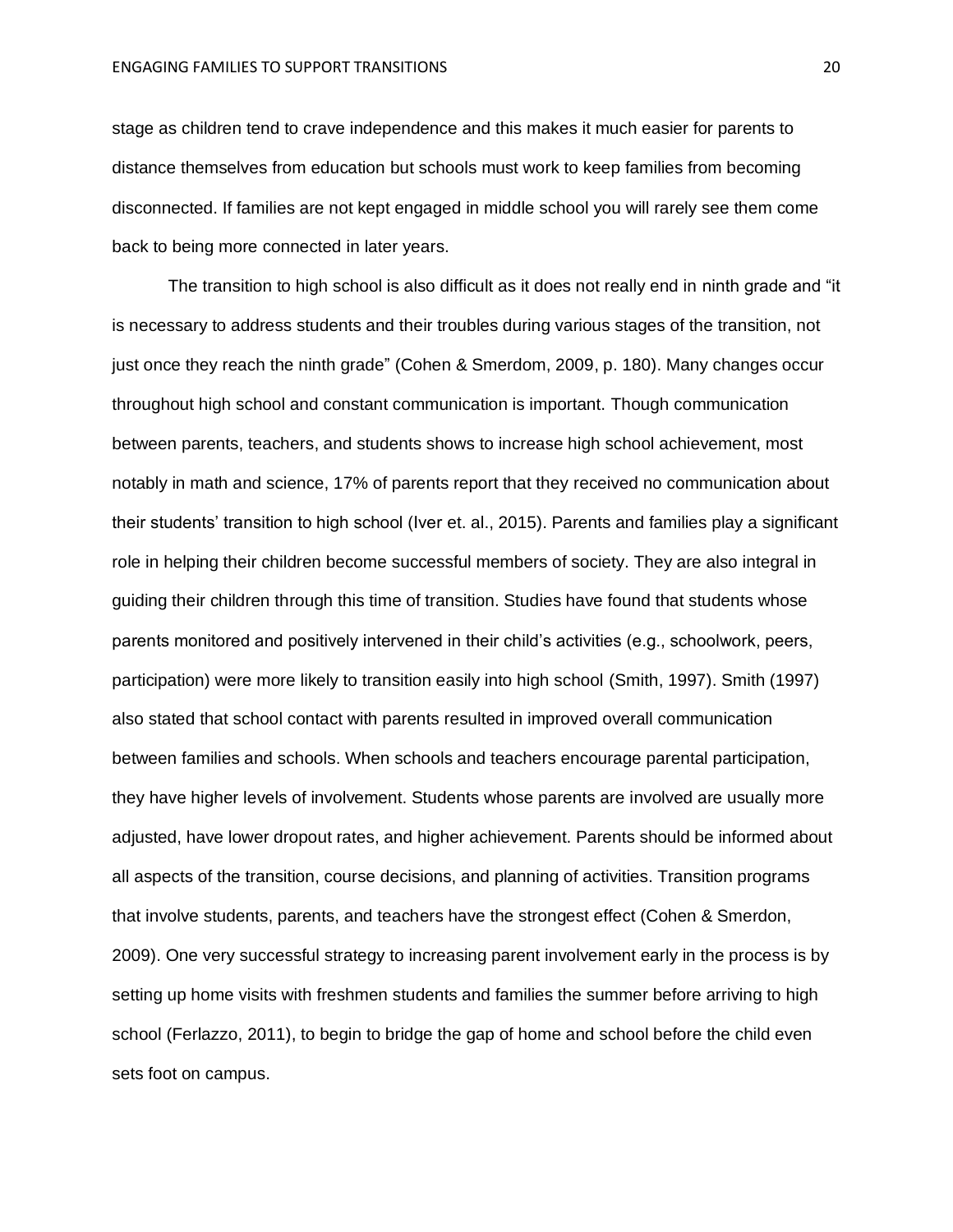Many parents, especially those that did not attend college, worry about helping their student transition to careers or college after high school. Hossler and Gallagher (1987) stated that a family, and their knowledge and experiences, has the biggest impact on expectations students have about college and their preparedness or ability to go to college. This is why we often see children of people who did not attend college also follow the same path. Allowing students to explore college and career options while also involving families in this process (as a teacher, counselor or administrator) is very important in high school to give students and families the information they need. The more comfortable a family feels about initiating and engaging in conversations about college and other such options the more opportunities the student may have (Bergersen, 2009). Another area where families typically have concerns is paying for, or obtaining financial aid for, college. Exploring the costs of college can be very intimidating, especially for families with limited experience dealing with such costs. According to the Institute for Educational Sciences (2009) one of the most important steps that students (and families) need in successfully creating a pathway to college is increasing awareness of paying for college and types of financial aid available. By simply holding workshops for families about financial aid and the Free Application for Federal Student Aid (FAFSA) students and families may feel more comfortable with this daunting process.

Overall, engaging families at every level is pertinent to helping students feel and become successful. When parents are happy and informed, they can more easily help their students be happy and informed. Just like the need to empower students in their own learning it is important for all schools to empower families with the skills that they need to help students. When we are able to encourage families to be a part of these important transitions it will not only help the school or the student but the relationship between all three.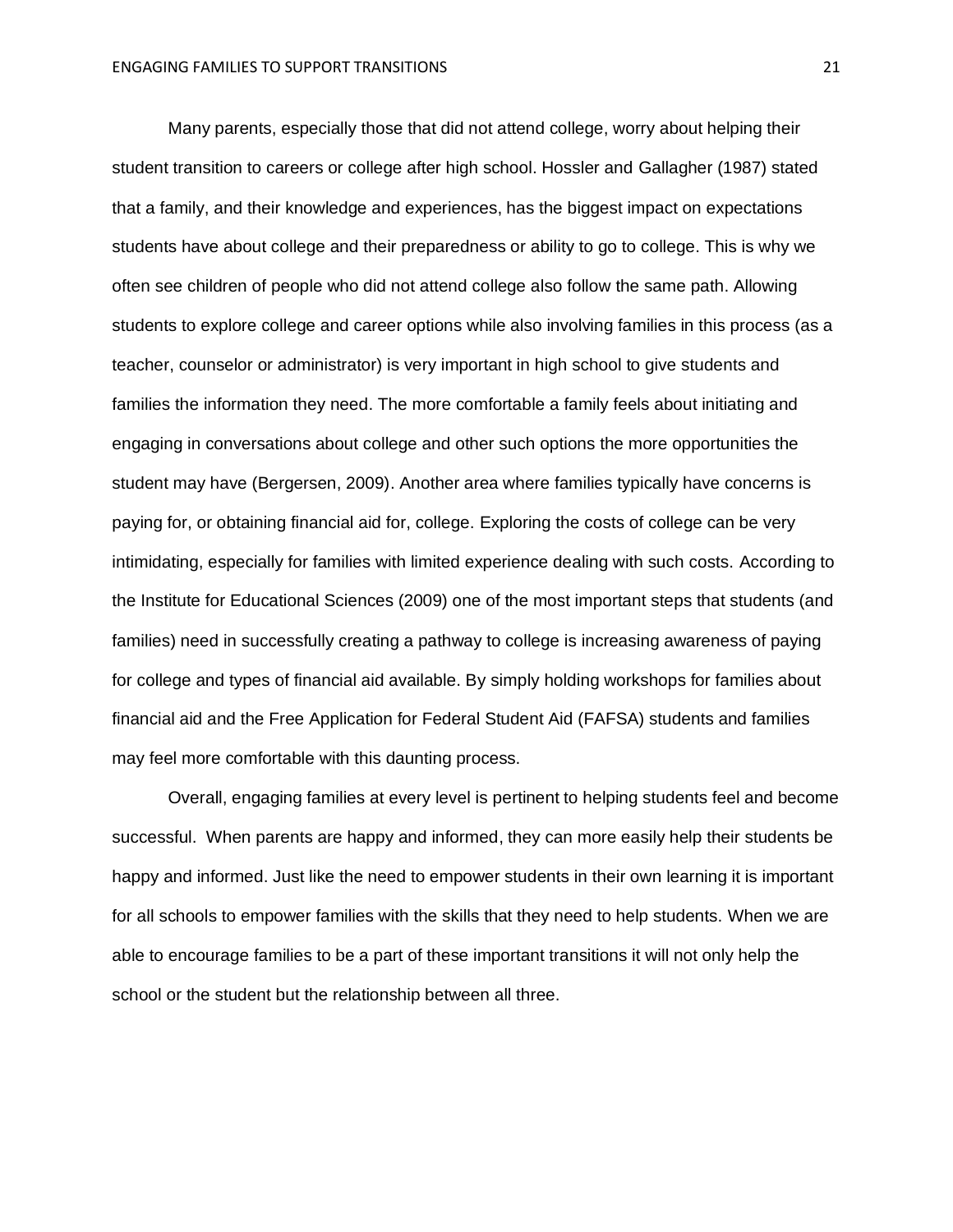#### **Barriers to Increasing Family Engagement**

The discussion of increasing family engagement is much easier said than done. There are many factors that may discourage or hinder family engagement such as personal matters with the families, teacher assumptions or biases, and schoolwide or district issues (Breese, 2017). Garbacz et. al. (2017) put parental barriers into two main categories: structural/logistical and psychological/attitudinal. No matter how they are categorized it is important to realize just how many barriers could be in place that will hinder student success. In a perfect world every school would work hand in hand with the families of their students and the families would be ready, willing and able help their students at any time. We know that we do not live in a perfect world and there are many reasons that families are not able to, do not know how to, or are just afraid to get more involved in their students' education.

In terms of personal matters that may hinder and discourage family involvement Panorama (n.d.) survey data the top barriers parents have to engaging in their child's learning are:

- How busy your schedule is  $(54%)$
- Childcare needs (25%)
- School staff seems to busy (23%)
- Worry that other adults will treat your child differently (21%)
- Transportation-related challenges (19%)
- The school provides little information about opportunities (18%)

Barriers to helping a child's needs come in many different forms as, by looking at the results above, much of the challenge comes from perspective and/or circumstance. Schools may be able to establish regular communication to families or provide childcare and/or transportation, but if a parent does not feel comfortable becoming involved it could all be for nothing. When the problem has to do with perspective (such as school staff treating my child differently or the staff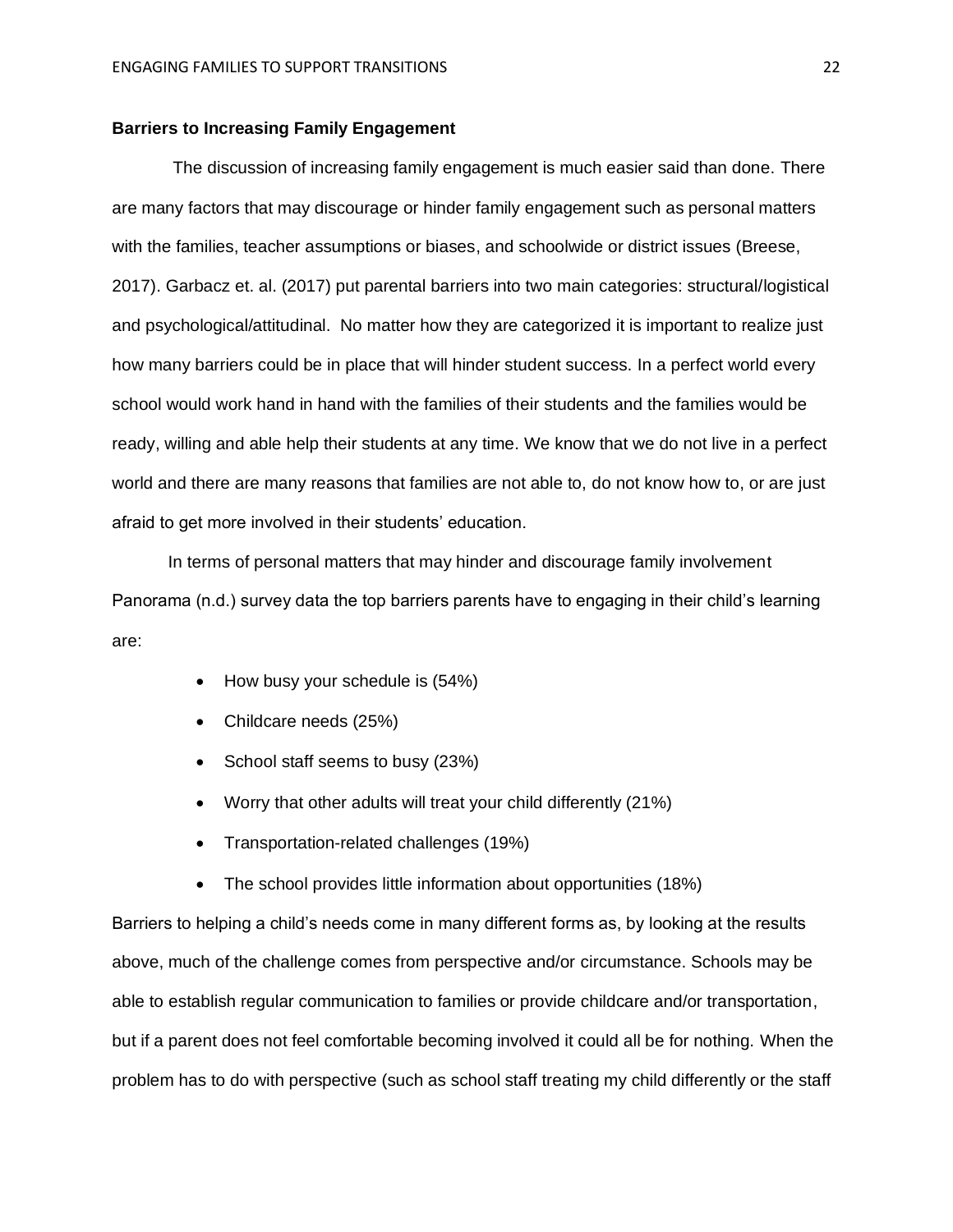seems too busy) it is something that the school may be able to overcome and communicate regularly with all families. Schools can send out information in a variety of ways to provide necessary information and allow teachers and counselors either more time or flexible time to meet with or work with parents outside of regular hours. In terms of personal barriers such as busy schedules and childcare needs it can be more difficult for schools to either know the problem exists or establish ways to solve this problem.

School staff can also contribute to limiting family involvement, often without even realizing they are doing it. According to Caplan (2001) there can also be many assumptions held by teachers that may hinder communication such as

- Parents who do not attend school events don't care about their children's success in school
- Parents who are illiterate, non-English speaking, or unemployed can't help their children in school
- Parents from different ethnic and racial groups don't understand how to help their children with school
- It's up to parents to find out what is going on at school
- Parent involvement is not worth the effort

If teachers hold assumptions similar to those above, they alone, can become a barrier to family involvement and be a major reason that families do not want to be involved. If parents do not see their given role, or feel their role is undervalued, they will often become disengaged. This can lead to parents feeling like they do not have the skills necessary to help their children become successful which leads to them being even more disengaged. It is important for administrators and teachers to understand that parental involvement is not always the onedimensional way that is typically perceived (attending events and helping with homework) but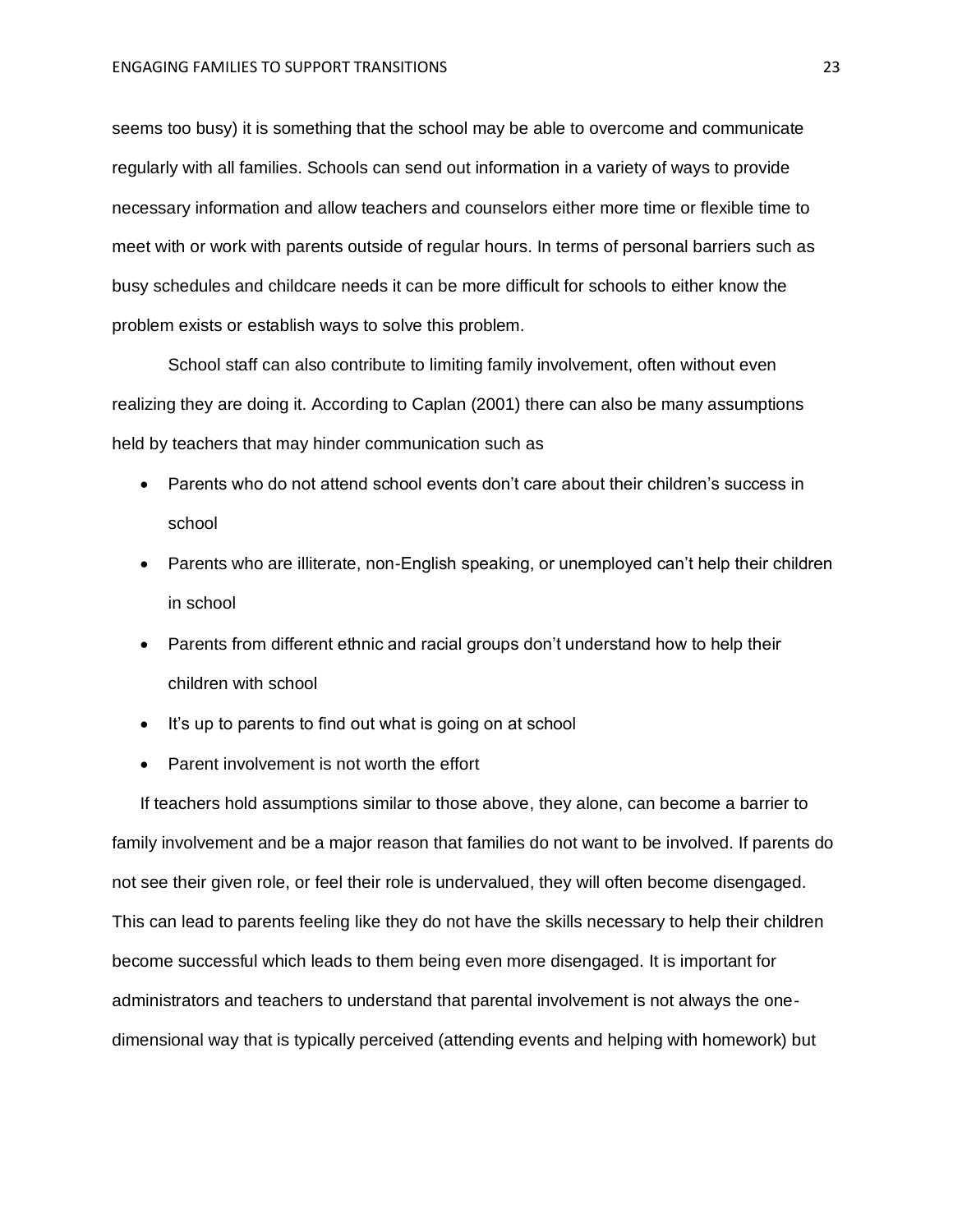that there are a multitude of ways that parents can, and are, involved in their children's life and education (Garbacz et. al., 2017).

In addition to these barriers that may impact all family engagement we need to look at some of the systemic barriers that hinder this relationship for minorities and other underserved populations. One's own educational experiences can, and will, create a major barrier to the education of their children and African Americans tend to have a much higher rate of negative experiences in school (Koonce & Harper, 2005). Barriers like these are much more difficult to overcome as they are based in history that cannot be erased by some of the measures discussed in this paper. Other barriers to underserved populations that can create barriers tend to be limited financial resources, limited educational resources, and less flexible work schedules (Williams-Powell & Sanchez, 2011). Once again, these barriers may be much more difficult to overcome and will often need some sort of community involvement and supports that are outside of the school system itself.

Overcoming barriers is something that schools need to determine on an individual level as every school and community has such different needs. There is no universal solution that is going to help all families and keep them all involved and engaged throughout. One of the crucial areas that each school needs to determine is where these barriers are before they can begin to find viable solutions that will cater to the needs of their specific population. Parents and families want to be involved, want to be empowered, and want to help, but sometimes there is something beyond their control that does not allow them to actually do it.

#### **Future Research Needs**

This research was mostly completed by separating the two areas discussed above (the importance of family engagement together and the difficulties students have with transitions in school) and tying them together to show their correlations. Though there are a few large scale studies regarding this topic, not enough overall research has been completed in the areas of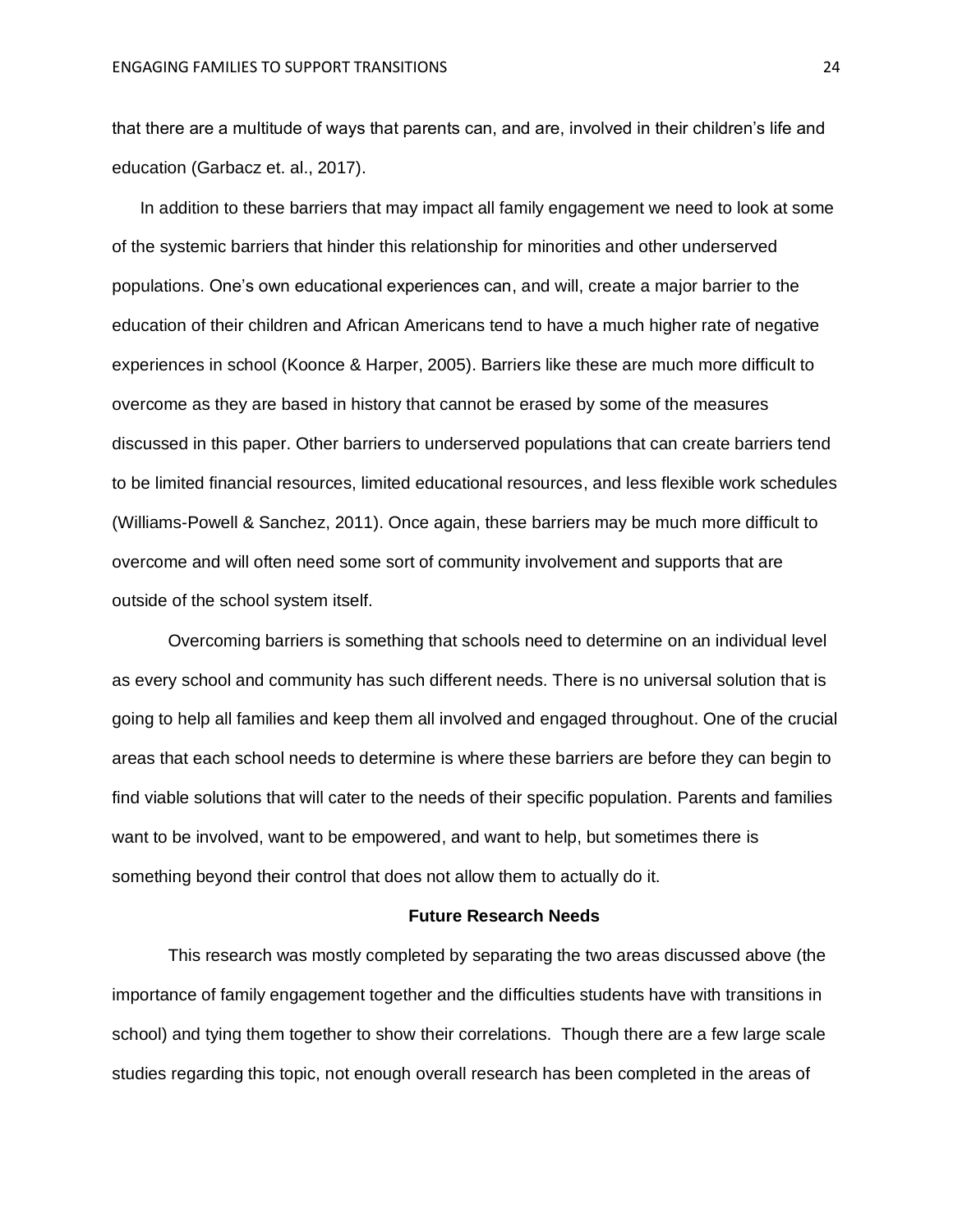combining family engagement supports with transition supports. Much of the research done shows family engagement strategies at different levels but does not specifically identify strategies that would be best for parents who are new to a school (or to the school district). There are very specific needs for students, at any level, that should be addressed to ensure an effective transition. According to National Center for Safe Supportive Learning Environments (2020) some of these specific needs, for both parents and students, include

- Meeting the teachers, counselors, administration and other support staff
- Touring and getting an understanding of the building
- Providing peer contacts or mentors to support social and emotional health
- Communicating with the previous school
- Create a warm and inviting atmosphere

This does not come as a surprise, however, because the idea of family engagement is something that can help students at any point in education, not just those who are transitioning to a new school. Another difficulty with this is that the transition period may be longer in certain schools than it would be in others. An example of this is the transition to ninth grade as it is rather arbitrary to say that only ninth grade students need additional supports to help navigate high school as there are probably many sophomores who are still struggling in school. Although the research shows many strong connections between family engagement and each level of student transition in school it would benefit to look at these unique needs of students in these areas to try and find some more universal supports that schools could put in place.

#### **Implications in School Counseling Programming**

Engaging families is very important for schools to help make students successful. It is also important to engage these families very early in the process because families who are engaged early are more likely stay engaged throughout the child's education. The work and support put in by families in elementary school, leads to successful students in middle school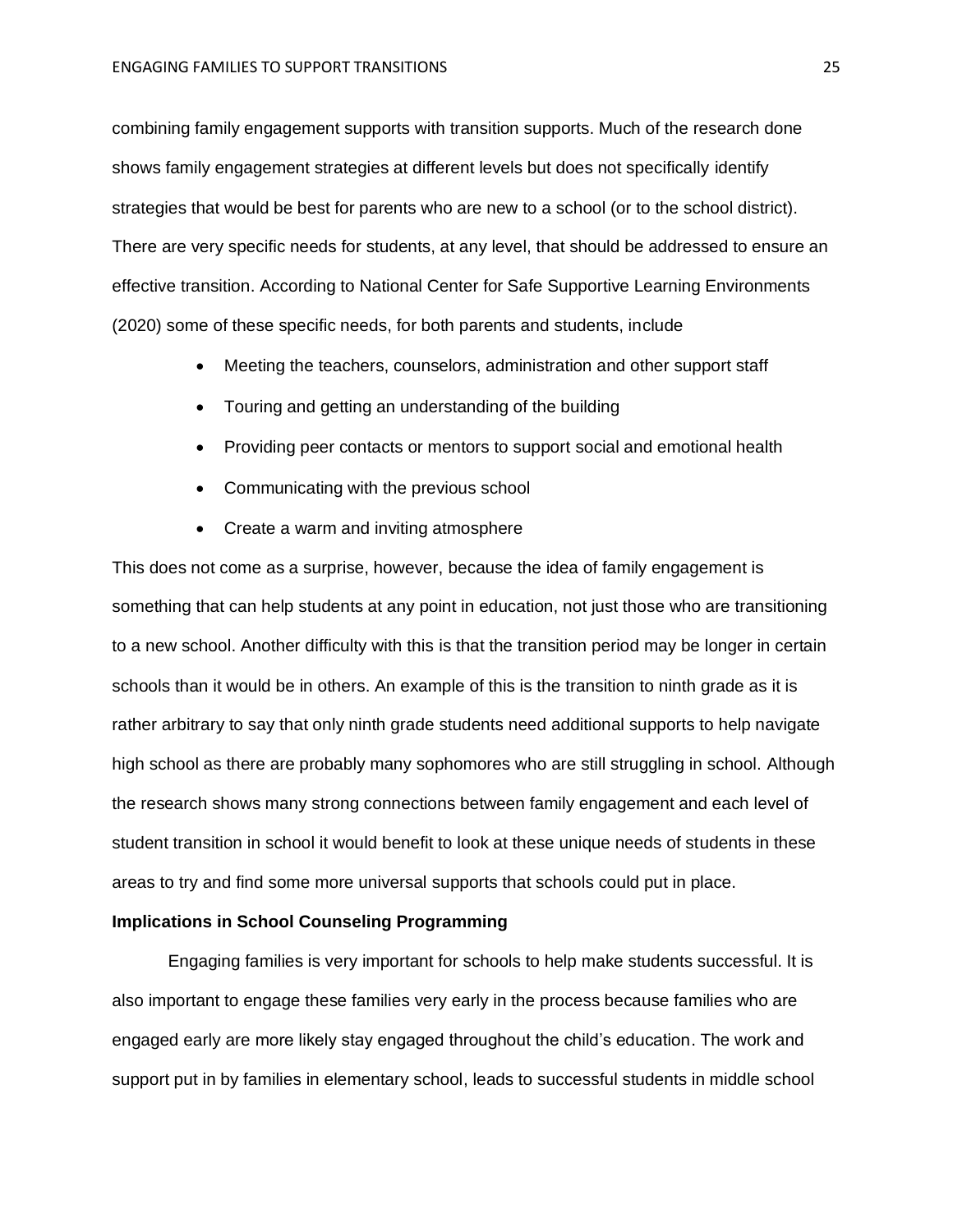and high school (Henderson,1987). In a typical school setting the school counselor is the first line of defense for all new students. For this reason, school counselors are often also charged with helping to create programs and orientation. Parents and families may not know the implications and importance of their involvement in every student's success in high school. This research and knowledge will help school counselors be able to not only implement such programs, but also to show the evidence of their importance. Simply stated, involving parents, or at least giving them the opportunity to be involved, will help shape their child's journey through school and beyond, as well as help them to be more open if they need help in the future.

In a school setting a school counselor is asked to be a leader and a change agent. Davis and Lambie (2005, p. 147) remind us that school counselors are to:

Take a leadership role in designing and delivering a comprehensive school counseling program that proactively engages all stakeholders (families, teachers, school personnel and staff, and the community) through collaborative and coordinated programs in an effort to promote the academic, career, and personal/social development of middle school students.

In addition to this, The American School Counselor Association (2019, p. 81) states that in a school counselor's consultation role: "as experts in academic achievement, college/career access and social/emotional development, share strategies that support student success with families, teachers, other educators and community organizations." The keys to these statements are that counselors must not only react to issues that may come up for students in terms of transitions but to be proactive in helping to develop supports prior to a student ever setting foot on the school campus. The role of the school counselor is very important to help in these transitions and working to involve families in the process is shown to be a powerful and worthwhile strategy.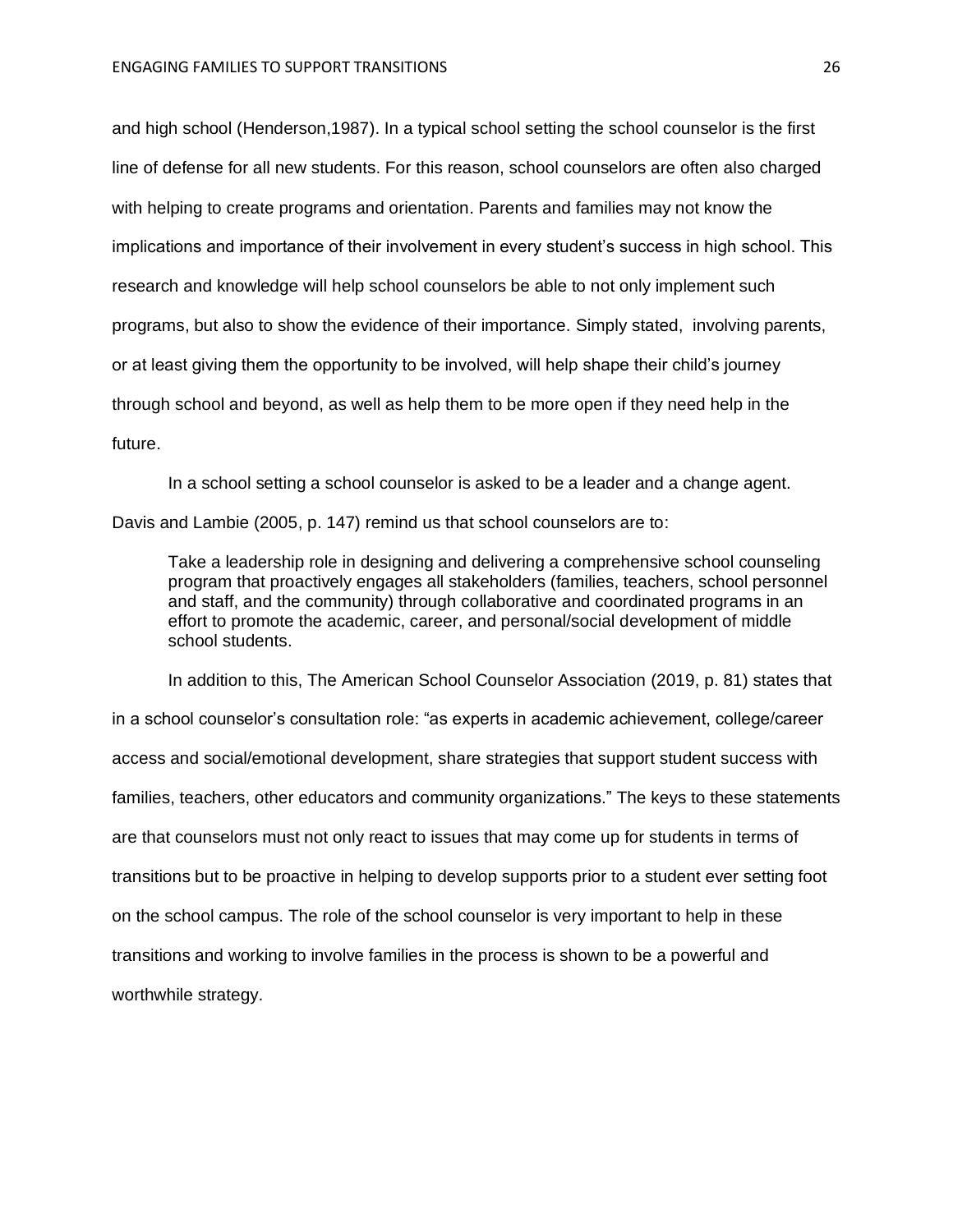#### **Conclusions and Discussion**

Change is hard for everybody, not just children, as many people struggle with moving to a new city, or to a new house, or to a new job. The main differences between transitions as an adult and transitions as an adolescent is that you have already, hopefully, had some good experiences transitioning in the past, have a better understanding of how these transitions impact you and, most importantly, are most likely doing it as a choice. Students are asked to move to a different school along with their peers regardless of how ready they are or if they are not ready academically or emotionally as it is mostly about age rather than maturity. This being said, it is important to have a support system in place for any transition, especially for adolescents who do not have the skills required to cope with all of the changes that occur.

A family being involved in education is important for every student at every level and sometimes we, as adults, seem to forget this as students get older. As adolescents become more independent and as lives continue to stay busy it can be very easy to think that these children can navigate all of this on their own, but we all must work together to continue nurturing and assisting children through their formative years. Research overwhelmingly shows that not only does engaging families early help students through their education but keeping them involved pays huge dividends to that child's confidence to keep growing and learning. It is not always easy, as something will always get in the way, but at the end of the day the student's needs come first and we must work to create the village it takes to raise the child to become ready for these future changes in life as they occur.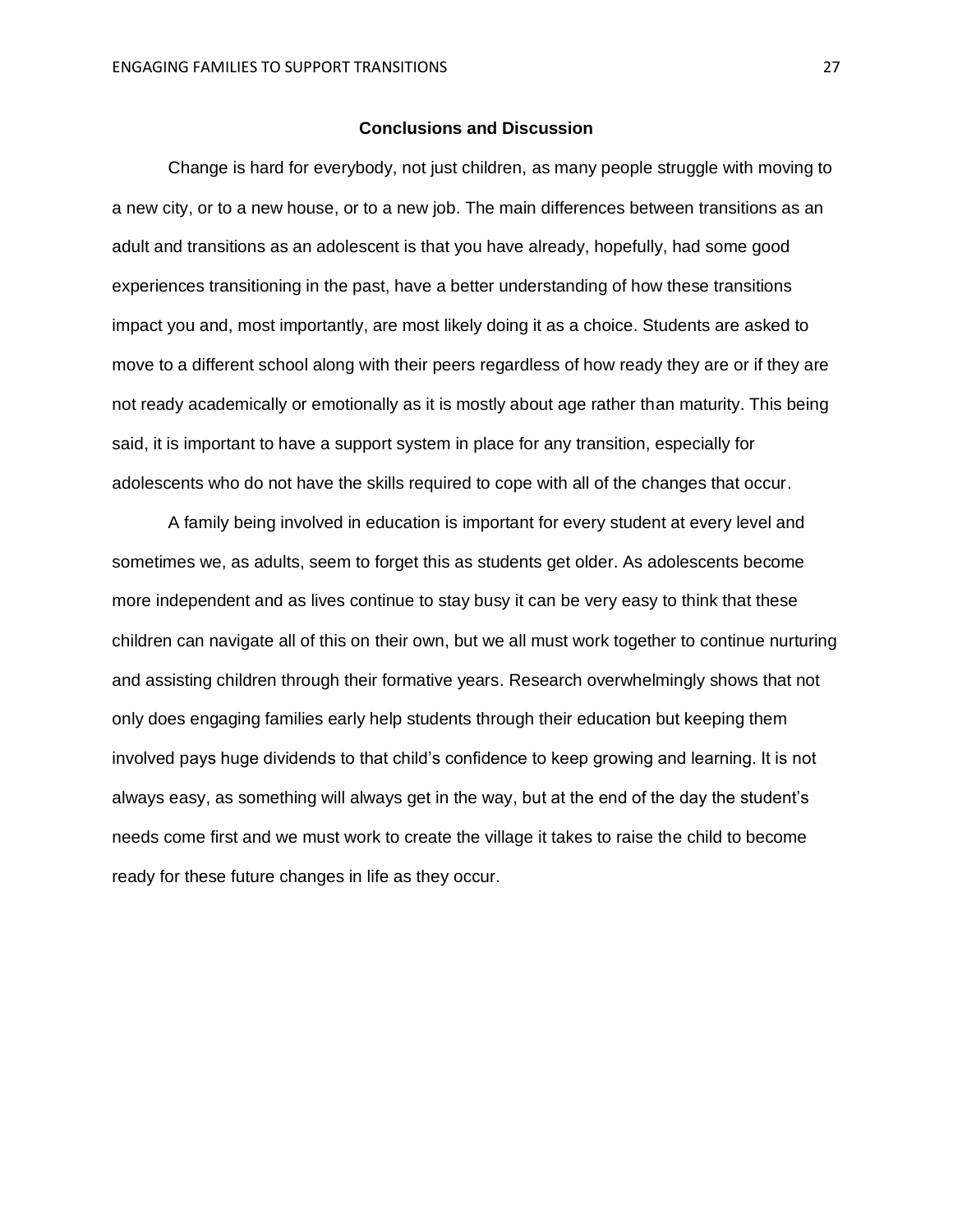#### References

- ACT, Inc. (2006). Ready for college and ready for work: Same or different? Iowa City, IA: Author. https://files.eric.ed.gov/fulltext/ED491591.pdf
- American School Counselors Association (2019) ASCA national model: A framework for school counseling programs  $(4<sup>th</sup>$  ed.). Alexandria, VA: Author.
- Allen L., Weiss R.A., & Weiss, R.G. (n.d.) Transitions to school: what helps children succeed? Essentials for success in preschool and beyond. *American Psychological Association.* https://www.apa.org/advocacy/education/transition-to-school
- Allensworth, E.M. & Easton, J.Q. (2005) The on-track indicator as a predictor of high school graduation*. Consortium of Chicago School Research*. Retrieved on March 10, 2020 from https://scoe.net/calsoap/professional\_resources/Documents/on\_track\_indicator.pdf
- Anderman, E. M., Maehr, M. L., & Midgley, C. (1999). Declining motivation after the transition to middle school: schools can make a difference. *Journal of Research & Development in Education*, 32, 131–147.
- Benner, A., & Graham, S. (2009). The transition to high school as a developmental process among multiethnic urban youth. *Child Development*, 80, 356-376.
- Bergerson, A. A. (2009). College choice and access to college: moving policy, research and practice to the 21st century. *ASHE Higher Education Report*, 35(4).
- Brand, S., Felner, R., Shim, M., Seitsinger, A., & Dumas, T. (2003). Middle school improvement and reform: Development and validation of a school-level assessment of climate, cultural pluralism, and school safety. *Journal of Education Psychology.* 95(3). 570-588.
- Breese, E., (2017) How to reduce barriers to family engagement. *GettingSmart.com,*  https://www.gettingsmart.com/2017/03/how-to-reduce-barriers-to-family-engagement/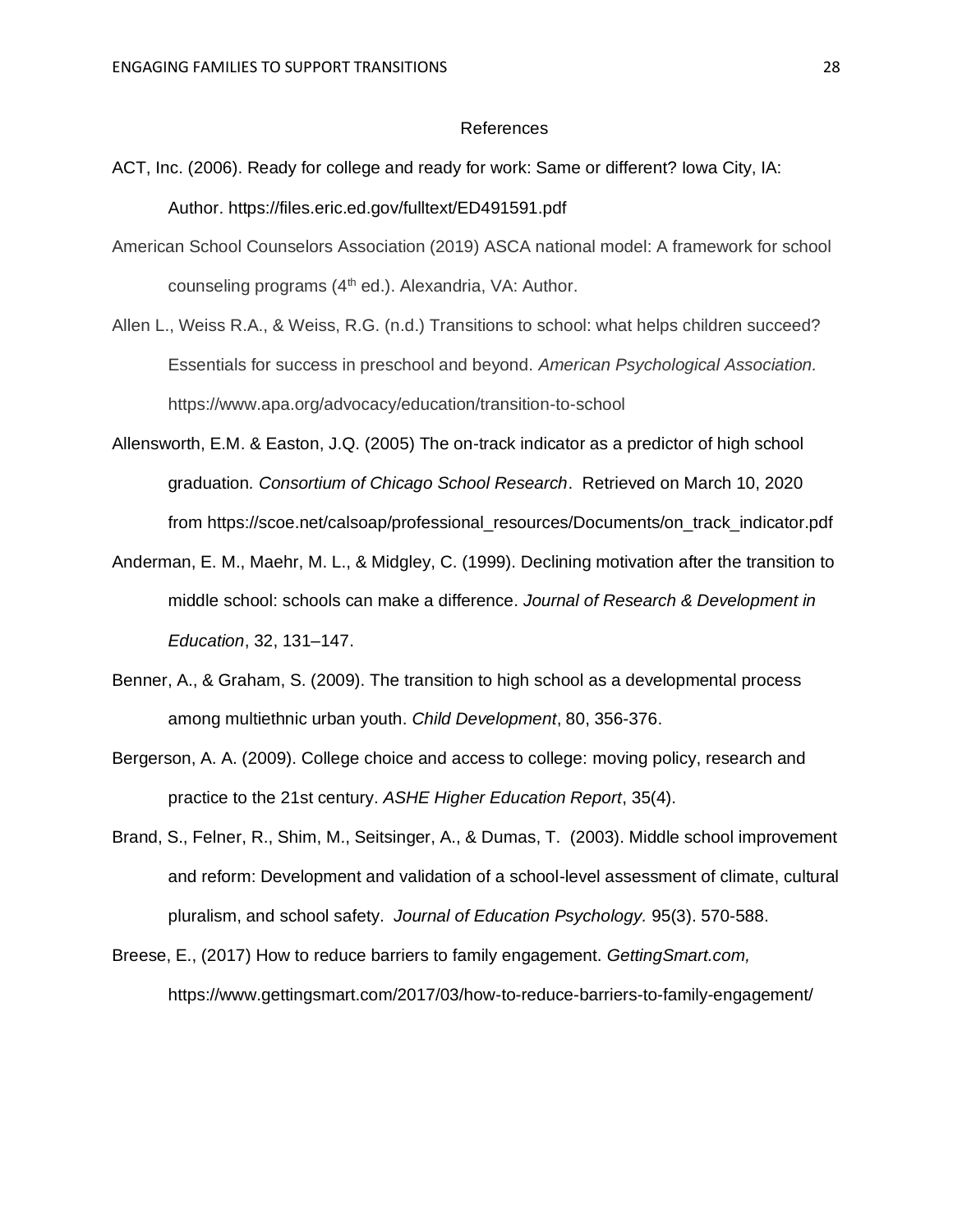- Caplan, J. (2001). Essentials for Principals: strengthening the connection between school and home. *National Association of Elementary School Principles.* https://eric.ed.gov/?id=ED459521.
- Carlson, R.G., Hock, R., George, M., Kumpiene, G., Yell, M., McCartney, E.D., Riddle, D., Weist, M.D. (2020). Relational factors influencing parents' engagement in special education for high school youth with emotional/behavioral problems. *Behavioral Disorders,* 45(2), 103-116. [https://doi.org/10.1177/0198742919883276](https://doi.org/10.1177%2F0198742919883276)
- Cauley, K. M., & Jovanovich, D. (2006). Developing an effective transition program for students entering middle school or high school. *Clearing House*, 80, 15–25.
- Center for Disease Control & Prevention (2014) The relationship between bullying and suicide: what we know and what it means for schools.

https://www.cdc.gov/violenceprevention/pdf/bullying-suicide-translation-final-a.pdf

- Chitoyo, J., & May, M.E. (2003) Factors predicting sustainability of the schoolwide positive behavioral intervention support model. *Preventing School Failure.* 6(2). 94-104.
- Choi, N., Chang, M., Kim, S., Reio Jr., T.G., (2014) A structural model of parent involvement with demographic and academic variables. *Psychology in the Schools,* 52(2), 154-167.
- Cohen, J.S., Smerdon, B.A., (2009). Tightening the dropout tourniquet: easing the transition from middle to high school. *Preventing School Failure,* 53(3), 177-184.

Crosnoe, R., (2001). Parental involvement in education: the influence of school and neighborhood. *Sociological Focus*, 34(4) 417-434, https://doi.org/10.1080/00380237.2001.10571211

Davis, K.M., Lambie, G.W., (2015) Family engagement: a collaborative, systemic approach for middle school counselors. *ASCA Professional School Counselor,* 9(2). 144-151.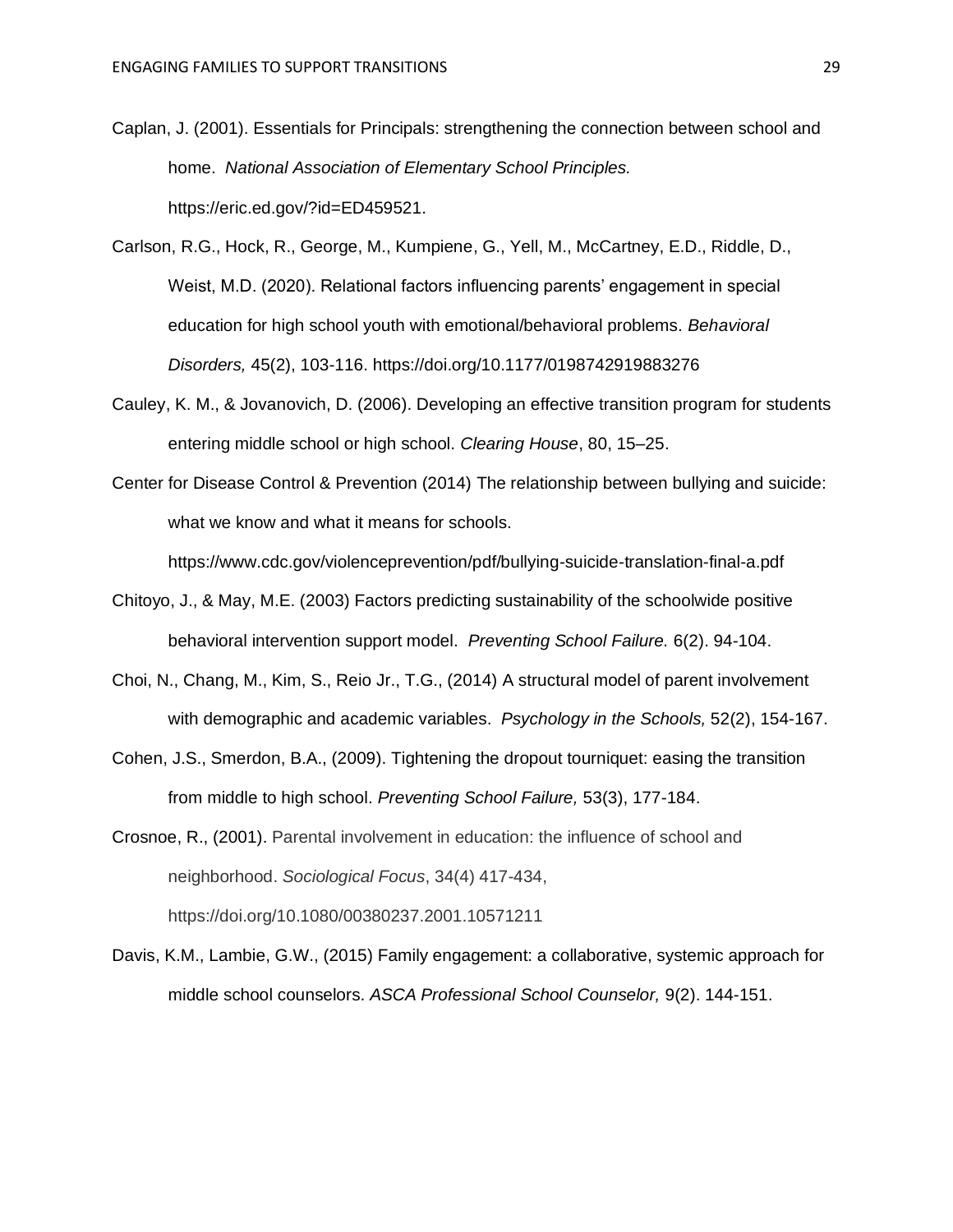- Department of Education. (1994). Strong families, strong schools: building community partnerships for learning. a research base for family involvement in learning from the U.S. Department of Education. https://eric.ed.gov/?id=ED371909
- Downs, A. (2001). It's all in the family: middle schools share the secrets of parent engagement. *Middle Ground*, 4, 10–15.
- Drummond, K.V., Stipek, D., (2004). Low-income parents' beliefs about their role in children's academic learning. *The Elementary School Journal*, 104(3), 197-213.
- Duchesne, S., Ratelle, C. F., Poitras, S.-C., & Drouin, E. (2009). Early adolescent attachment to parents, emotional problems, and teacher-academic worries about the middle school transition. *The Journal of Early Adolescence,* 29(5), 743-766. [https://doi.org/10.1177/0272431608325502](https://psycnet.apa.org/doi/10.1177/0272431608325502)
- Elias, M. J. (2001). Easing transitions with social-emotional learning. *Principal Leadership,* 1(7), 20-25.
- Epstein, J.L., & Jansorn, N.R., (2004). Developing Successful Partnership Programs. *Principal*, 83(3), 10-15.
- Erickson, J., Peterson, R. L. & Lembeck, P. (2013, May). Examples of middle to high school transition. *Lincoln, NE: Student Engagement Project*, University of Nebraska. http:// go.unl.edu/engagement.
- Ferlazzo, J. (2011). Involvement or Engagement? *Schools, Families, Communities,* 68(8), 10- 14.
- Fite P., Frazer, A., DiPierno, M., Abel, M. (2018) Youth perceptions of what is helpful during the middle school transition and correlates of transition difficulty. *National Association of Social Workers.* Downloaded from https://academic.oup.com/cs/articleabstract/41/1/55/5196223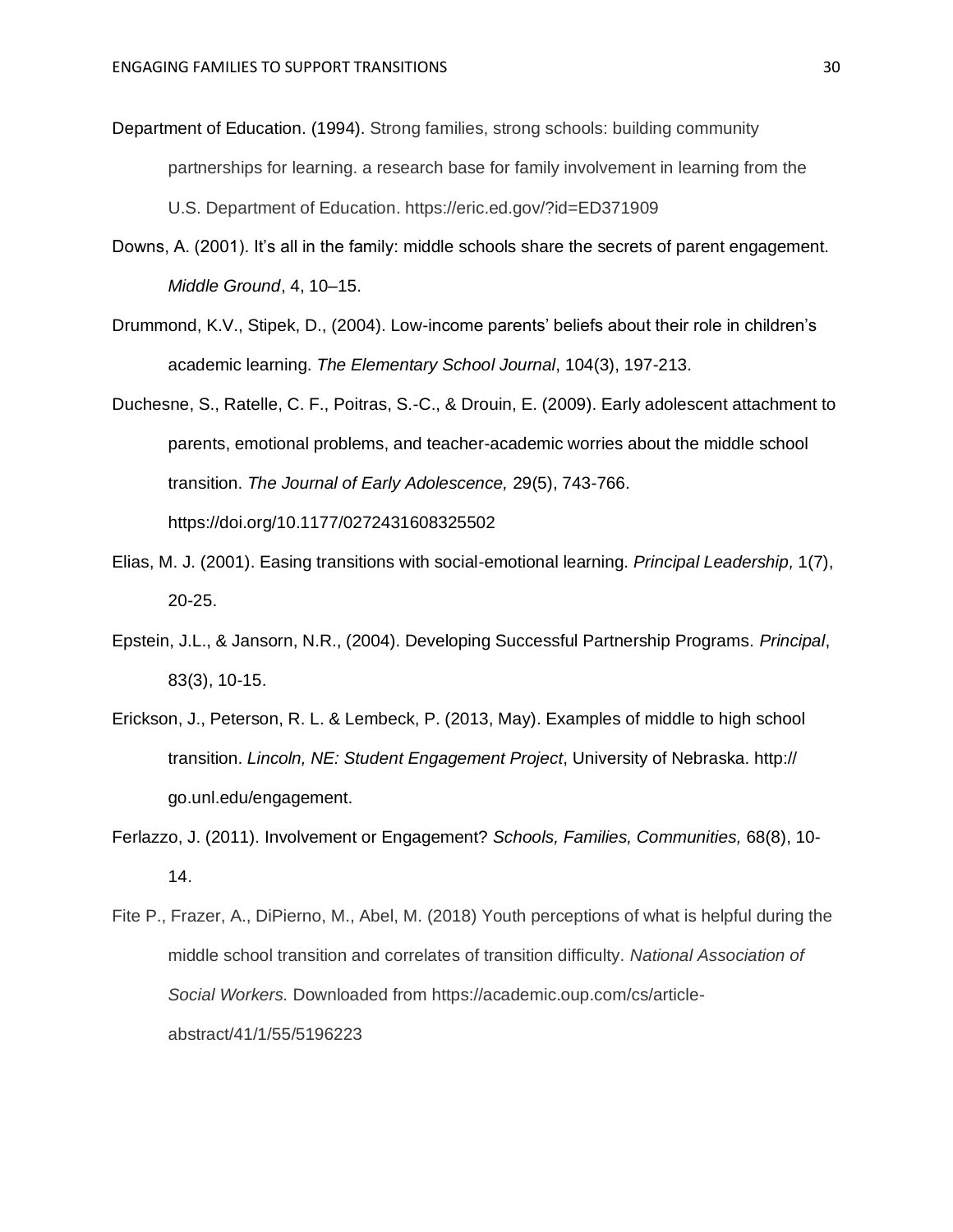- Galuski, T. (n.d) Ready or not kindergarten, here we come. *National Association for the Education of Young Children.* https://www.naeyc.org/our-work/families/kindergartenhere-we-come
- Garbacz, S.A., Hirano, K., McIntosh, K., Eagler, J.W., Minch, D., Vatland, C., (2017) Family engagement in schoolwide positive behavioral interventions and supports: barrier and facilitators to implementation. *School Psychology Quarterly,* 33(3), 448-459.
- Greatschools.org, (2019). 6 strategies of award-winning high schools that prepare students for college. https://www.greatschools.org/gk/articles/6-strategies-of-award-winning-highschools/
- Henderson, A.T. (1987). *The evidence continues to grow: parent involvement improves students: an annotated bibliography*. National Committee for Citizens in Education.
- Hill, N.E., Tyson, D.F., (2009) Parental involvement in middle school: a meta-analytic assessment of the strategies that promote achievement. *Developmental Psychology,*  45(3), 740-763. https://www.ncbi.nlm.nih.gov/pmc/articles/PMC2782391/
- Hossler, D., & Gallagher, K. S. (1987). Studying student college choice: A three-phase model and the implications for policymakers. *College and University*, 62, 207-221.
- Ingels, S. J., Burns, L. J., Charleston, S., Chen, X., & Cataldi, E. F. (2005). A profile of the American high school sophomore in 2002: Initial results from the base year of the longitudinal study of 2002 (NCES 2005- 5 Quick Stats Fact Sheet 338). *Washington, DC: National Center for Education Statistics*. Available online at: http://nces.ed.gov/pubsearch/pubsinfo.asp?pubid=2005338
- Institute for Education Sciences, (2009). Helping students navigate the path to college: what high schools can do. *U.S. Department of Education*. https://ies.ed.gov/ncee/wwc/Docs/PracticeGuide/higher\_ed\_pg\_091509.pdf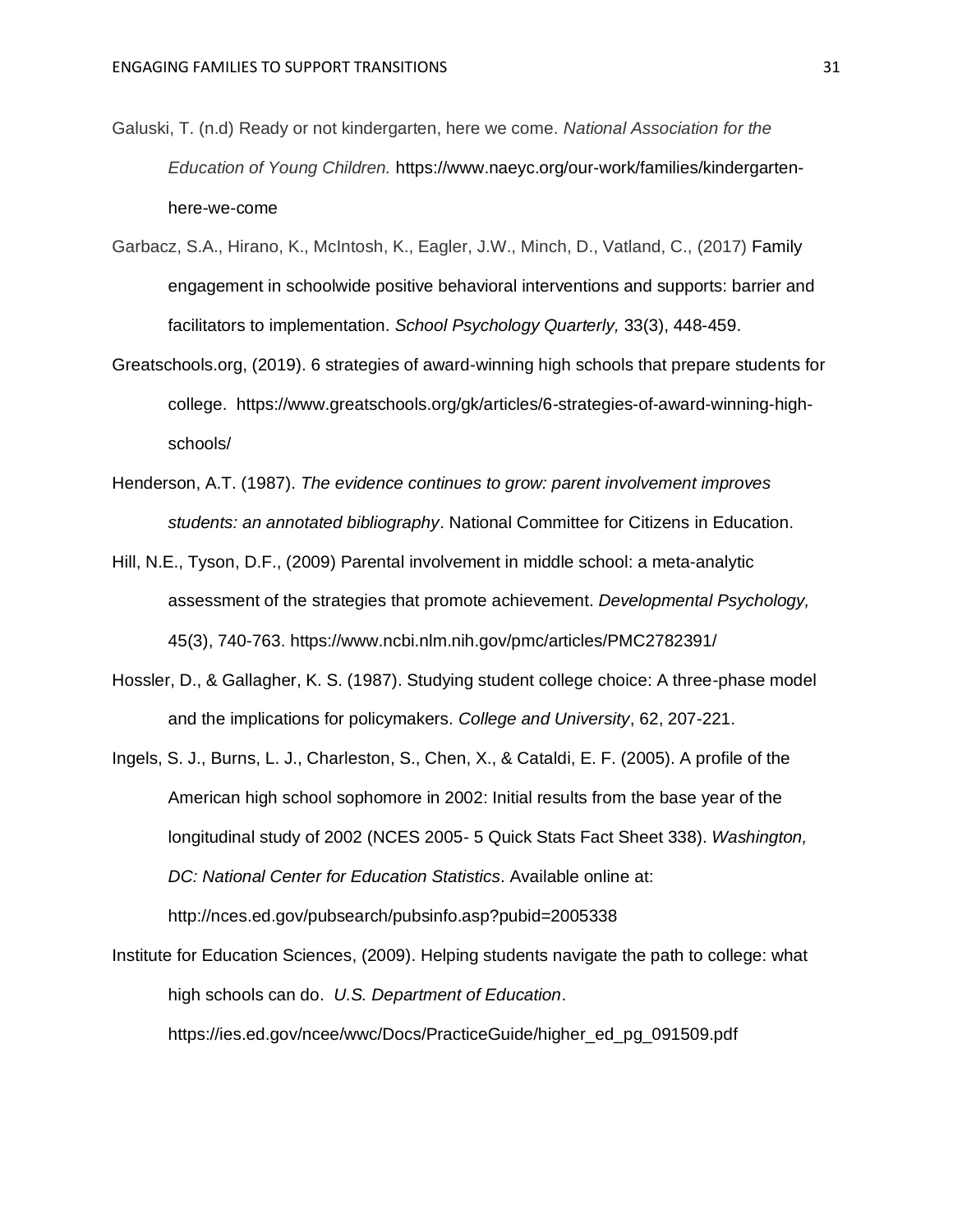- Iver, M.A.M., Epstein, J.L., Sheldon, S.B., & Fonseca, E. (2015) Engaging families to support students' transition to high school: evidence from the field. *The High School Journal.*  Retrieved on October 10, 2020 from EbscoHost.
- Jackson, A.W., Davis, G.A., (2000). Turning points 2000: educating adolescents in the 21st century. New York: Teachers College Press
- Klein Y. (2019) How to survive the transition from middle school to high school. *Evolve Treatment.* https://evolvetreatment.com/blog/transition-middle-high-school/
- Kline, C., Williams, E., (2007) Transitioning out of high school: a quick stats fact sheet. *National High School Center.* https://files.eric.ed.gov/fulltext/ED501081.pdf
- Koonce, D.A., Harper, W., (2005). Engaging African American parents in the schools: a community-based consultation model. *Journal of Educational and Psychological Consultation.* 161(1), 55-74.
- Letrello, T. M., & Miles, D. D. (2003). The transition from middle school to high school: Students with and without learning disabilities share their perceptions. *Clearing House*, 76(4), 212- 214
- Little M.H. (2017) School-based kindergarten transition practices and child outcomes. *The Elementary School Journal,* 118(2), 335-356.
- McCarthey, C., (2019) Anxiety in teens is rising: what's going on? *American Academy of Pediatrics*. https://www.healthychildren.org/English/health-issues/conditions/emotionalproblems/Pages/Anxiety-

Disorders.aspx#:~:text=According%20to%20the%20National%20Institutes,and%20teen s%20went%20up%2020%25

McCallumore, K.M., & Sparapani, E.F., (2010) The importance of the ninth grade on high school graduation rates and student success in high school. *Education*. 130(30) 447-456.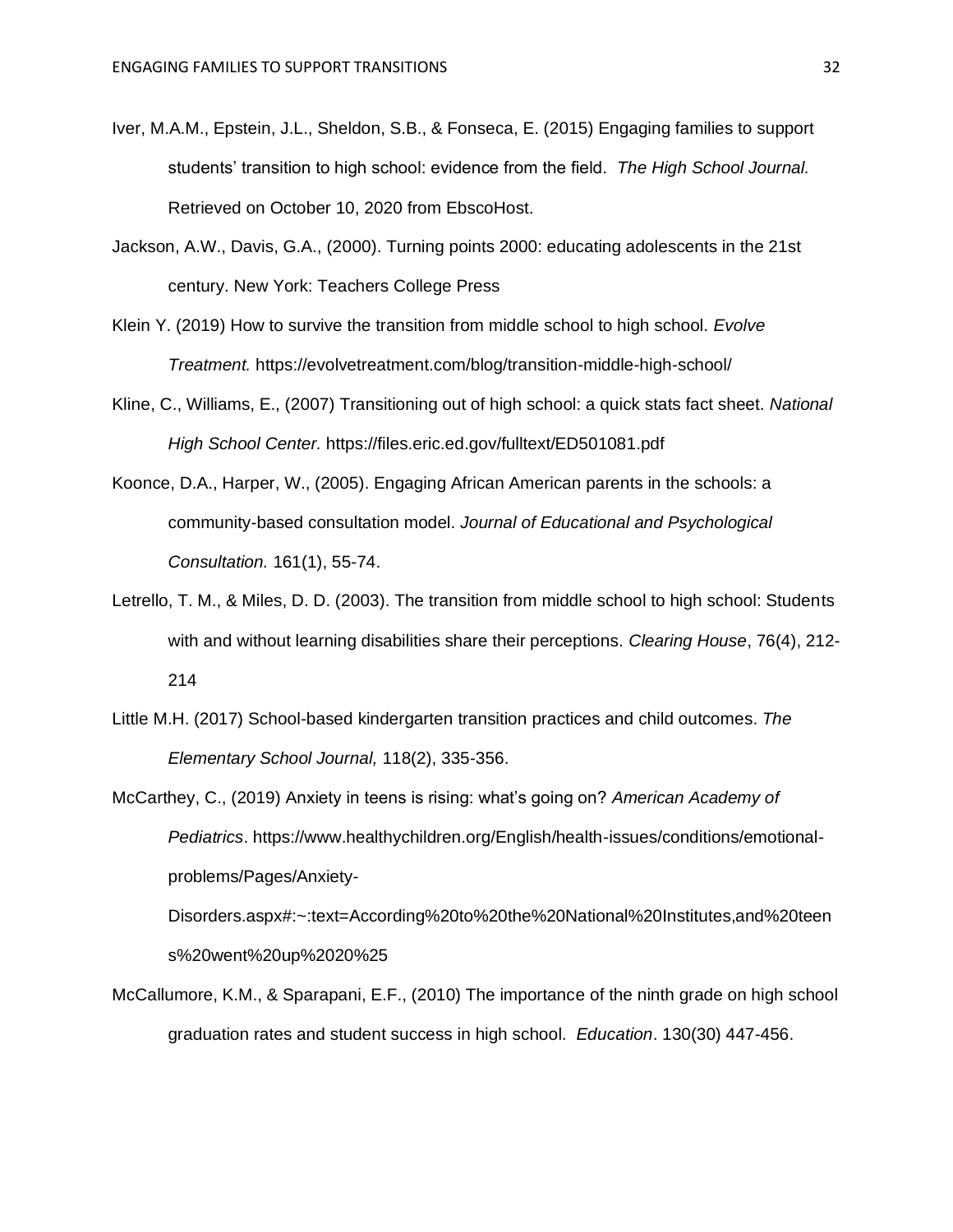- Minnesota Department of Education (2019) Personal Learning Plans. Retrieved from https://education.mn.gov/MDE/dse/ccs/plp/
- Mizelle, N.B. & Irvin J.L., (2000) Transition from middle school into high school. *Middle School Journal.* 31(5). P. 57-61
- National Association of Manufacturers, Manufacturing Institute's Center for Workforce Success, and Deloitte Consulting. (2005). 2005 skills gap report- A survey of the American manufacturing workforce. *New York: Deloitte Development LLC*. Retrieved from https://www.heartland.org/\_template-assets/documents/publications/18159.pdf
- National Center for Safe and Supportive Learning Environments (2020) Voices from the field. https://safesupportivelearning.ed.gov/voices-field/your-opinion-what-most-effective-waysupport-new-students-school
- Nelemans, S. A., Hale, W. W., Branje, S. J., Meeus, W. H., & Rudolph, K. D. (2018). Individual differences in anxiety trajectories from grades 2 to 8: impact of the middle school transition. *Development and Psychopathology*, 30, 1487–1501.
- National Institute of Mental Health (2019, February) *Major depression.*

https://www.nimh.nih.gov/health/statistics/major-depression.shtml

- National Institute of Mental Health (2017, November) *Any anxiety disorder.*  https://www.nimh.nih.gov/health/statistics/any-anxiety-disorder.shtml
- Nixon, G., (2017) 4 keys to better parent engagement in early education. *Educa,*  https://www.geteduca.com/blog/parent-engagement-in-digital-age/
- Norton, M.S. (2003). Parental Involvement: What Do We Really Know About It*? Journal of School Public Relations*, 24, 110-123.
- Oakes, A., & Waite, W. (2009). Middle-to-high-school transition practical strategies to consider. *Center for Comprehensive School Reform and Improvement*, 1-6.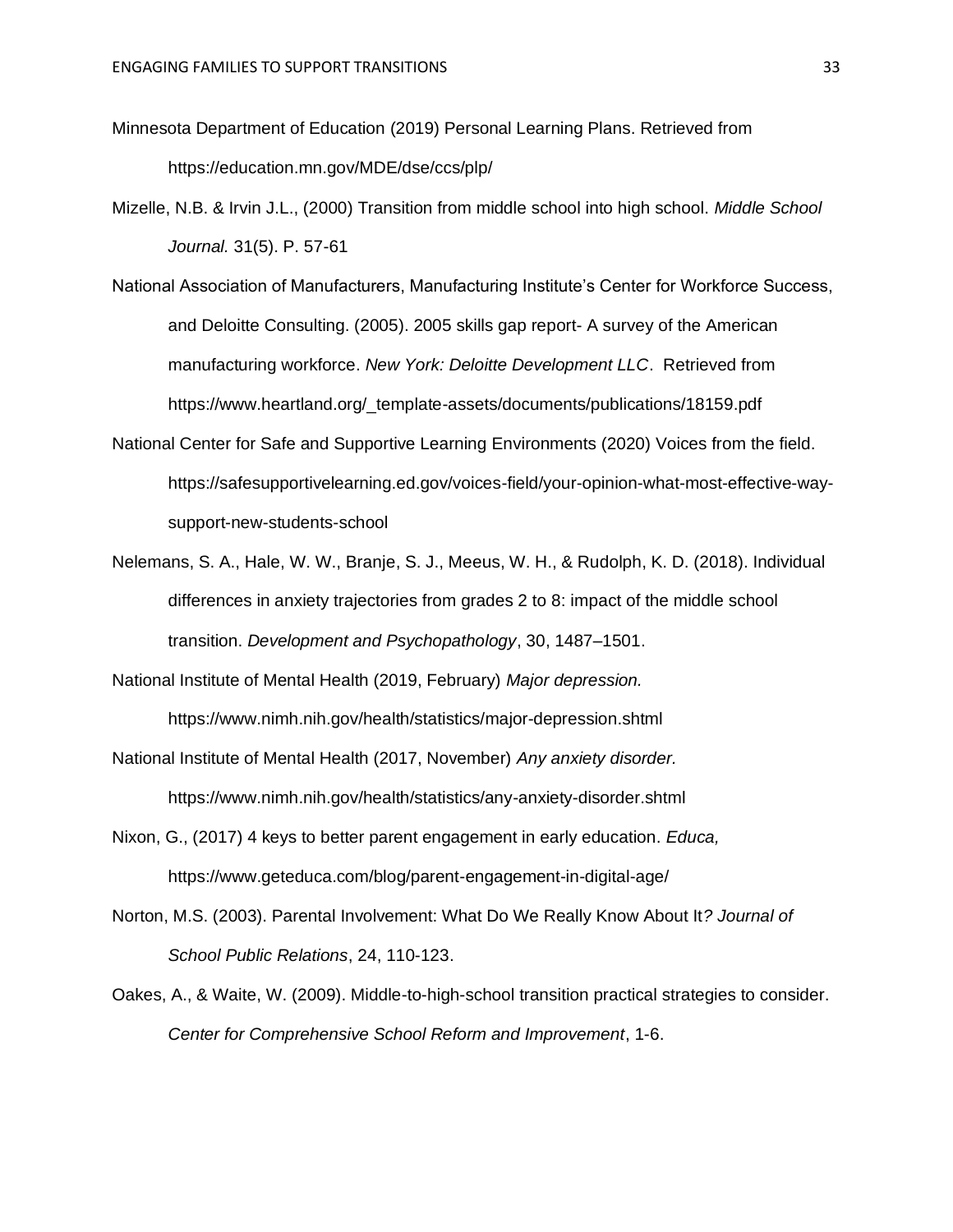Panorama (n.d.) Reducing barriers to family engagement.

https://s3.amazonaws.com/panorama-www/files/outreach/reducing-barriers-to-familyengagement.pdf?\_\_hstc=17850406.9a89c48fa884c0f6b677c18351f20983.16030721551 78.1603075389978.1604695896572.3&\_\_hssc=17850406.1.1604695896572&\_\_hsfp=7 76849340

- Pape, B. (1998). Involving parents lets teachers and students win. *Education Digest,* 64(7), 47- 51.
- Peter D. Hart Research Associates, Inc. & Public Opinion Strategies. (2005). Rising to the challenge: Are high school graduates prepared for college and work? Prepared for Achieve, Inc. Retrieved from http://www.achieve.org/files/pollreport\_0.pdf
- Santhanam, L. (2019, October 18). Youth suicide rates are on the rise in the U.S. *PBS.*  https://www.pbs.org/newshour/health/youth-suicide-rates-are-on-the-rise-in-the-u-s
- Sheridan, S.M., Kozlol, N., Witte, A.L., Iruka, I., Knoche, L.L. (2020). Longitudinal and geographic trends in family engagement during the pre-kindergarten to kindergarten transition. *Early Childhood Education Journal.* 48. 365-377. https://doi.org/10.1007/s10643-019-01008-5
- Sheridan, S.M., Knoche, L.L., Edwards, C.P., Bovaird, J.A., Kupzyk, K.A. (2010) Parent engagement and school readiness: effects of the getting ready interventions on preschool children's social-emotional competencies. *Early Education and Development,*  21(1), 125-156. https://doi.org[/10.1080/10409280902783517](https://dx.doi.org/10.1080%2F10409280902783517)
- Smith, J., B., (1997). Effects of eighth-grade transition programs on high school retention and experiences. *Journal of Educational Research*, 90(3), 144–152.
- Snyder, T. D., Tan, A. G., & Hoffman, C. M. (2004). Digest of education statistics 2003 (NCES 2005-025). *Education Statistics Quarterly*, 6(4). http://nces.ed.gov/programs/quarterly/vol\_6/6\_4/8\_3.asp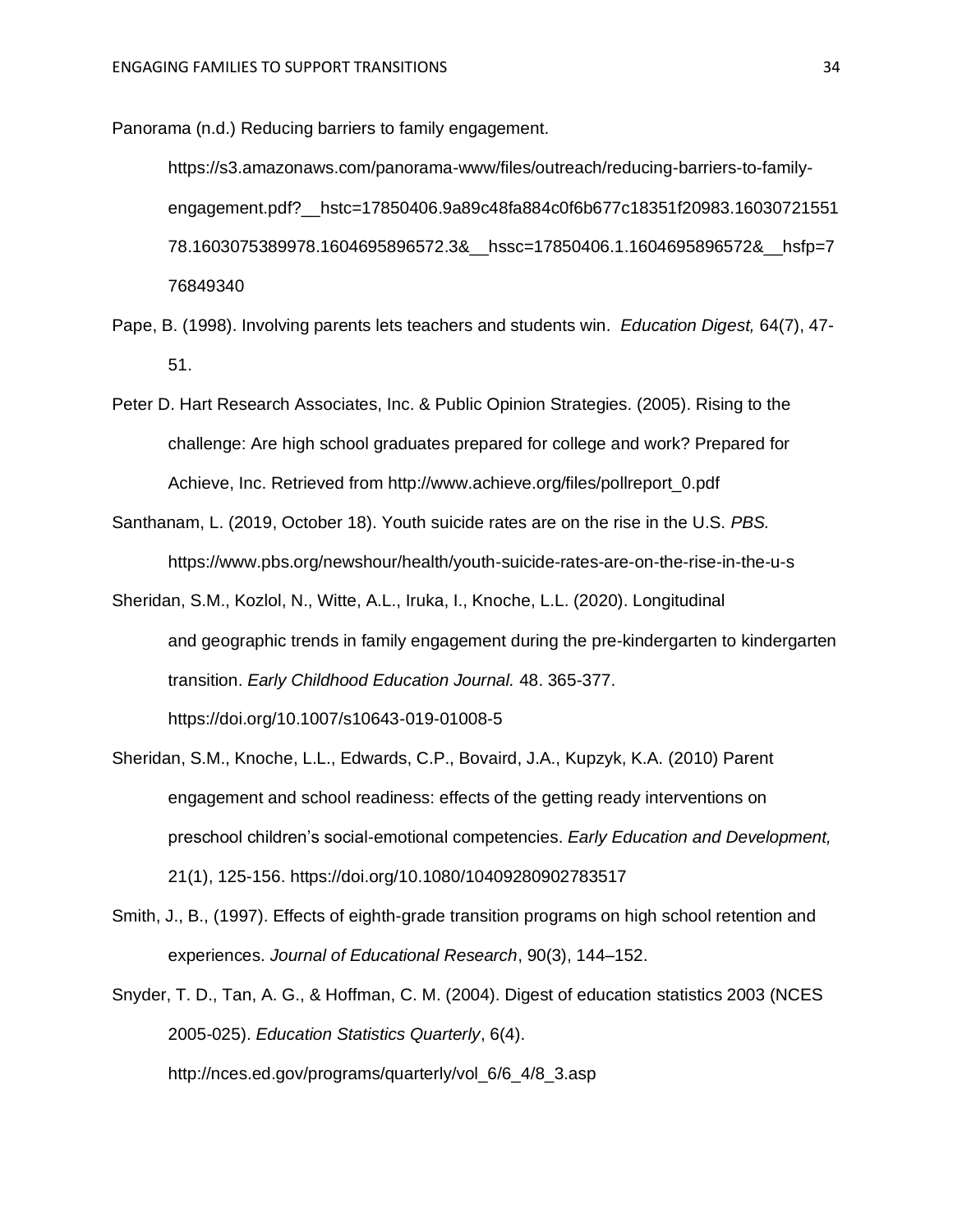Springs, B., (2020) How to prepare students for the workplace through certifications. *Edutopia*. https://www.edutopia.org/article/how-prepare-students-workplace-through-certifications

Stopbullying.gov (2020) What is bullying? https://www.stopbullying.gov/bullying/what-is-bullying

- Roeser, R.W., Eccles, J.S., Sameroff, A.J., (2000). School as a context of early adolescents' academic and social-emotional development: a summary of research findings. *The Elementary School Journal,* 100(5), 443-471.
- Roybal, V., Thornton, B., & Usinger J., (2014) Effective ninth-grade transition programs can promote student success. *Education.* 134(4). 475-487.
- United States Bureau of Labor Statistics, (2020). Learn more, earn more: education leads to higher wages, lower unemployment. https://www.bls.gov/careeroutlook/2020/data-ondisplay/education-pays.htm
- Walsch, B.A., Jeon, H., Dove, M., Su, S., (2018). Transition to kindergarten videos and their relationship to family engagement. *International Journal of Technology in Teaching and Learning,* 14(2), 55-64.
- Wang, M., Sheikh-Khalil, S. (2014) Does parental involvement matter for student achievement and mental health in high school? *Child Development,* 85(2), 610-625. https://doi.org/10.1111/cdev.12153

Waterford.org. (2018). How parent involvement leads to student success. https://www.waterford.org/education/how-parent-involvment-leads-to-student-success/

Weiss, H.B., Bouffard, S.M., Bridglall, B.L., Gordon, E.W., (2009). Reframing family involvement in education: supporting families to support educational equity. *Campaign for Educational Equity, Teachers College, Columbia University.*  https://eric.ed.gov/?id=ED523994